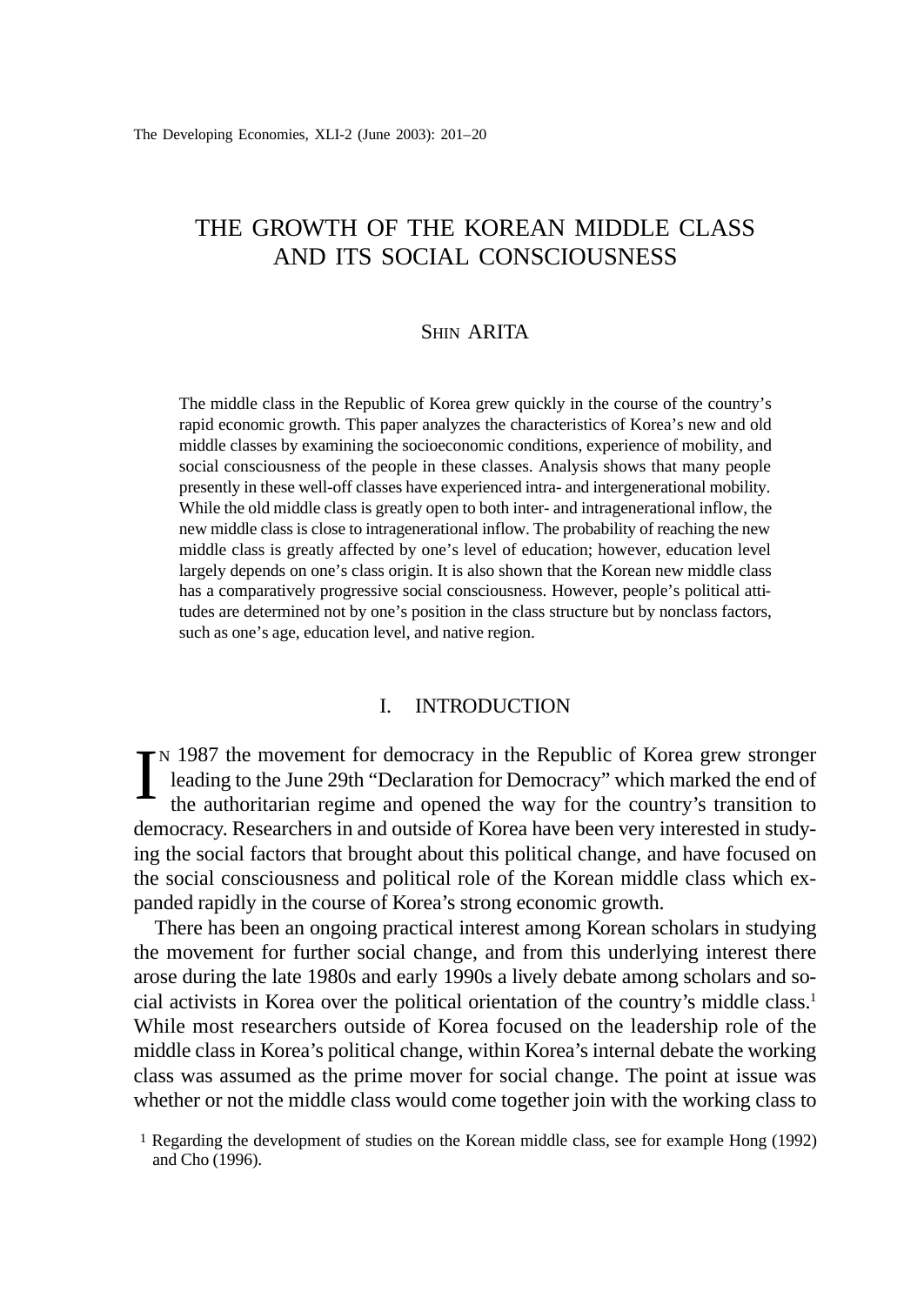become part of the movement for social change. While some scholars stressed the conservatism of the middle class, others emphasized its progressiveness and the possibility of its solidarity with the working class.<sup>2</sup>

With the start of this debate many empirical studies were done in Korea on the country's middle class, but the central issue of these studies was whether or not the middle class was politically conservative or progressive which was largely a continuation of the debate (Cho 1996, p. 269). Such preoccupation led to the neglect of many important issues concerning the middle class in Korea. Some of these will be presented below, and will be analyzed in the remainder of this study.

First, many of the studies on the Korean middle class made the white-collar workers in the organizational sector (the new middle class) the primary subject of their examination, and there was insufficient research on the old (urban) middle class.<sup>3</sup> One reason for this neglect was the strong influence of Marxist theory on the study of social class in Korea, but as will be confirmed later in this paper (and contrary to classical Marxist theory), the old middle class in Korea has been steadily expanding. One aim of this study is to compare this class with the new middle class and other social classes in order to shed more light on the nature of this growing class.

Second, although acknowledging that the Korean middle class was expanding rapidly, most researchers did not sufficiently examine the formation process of this class. Considering that most of the middle class is first generation, and that most enjoy comparatively comfortable living conditions in the society, as will be pointed out later in this study, we have to carefully examine what kind of social mobility they experienced to reach the middle class, and what conditions made their rise possible. This examination is a second purpose of this study.

Third, most studies to date focused on describing middle-class social consciousness and political orientation, which has led researchers largely to neglect the examination of factors that determine social consciousness and political attitude. However, some recent research clearly shows the diversity of consciousness within the middle class (e.g., Cho 1996; Kim 1999). Therefore, when studying Korea's middle class, researchers cannot simply be concerned about the differences in interclass social consciousness, they also have to examine the factors themselves that bring about the diversity of consciousness. A third purpose of this study is to analyze the factors that determine people's social consciousness, taking into consideration not only their position in the society's class structure, but also the influence of numerous other variables, such as their experiences of social mobility, level of education, and their native region which greatly influences an individual's political attitude within the distinct context of Korea. Through this sort of comprehensive analysis we can examine how greatly the fact of being middle class itself influences the social consciousness of the people in this class.

<sup>02</sup> Examples in the former group, Choi (1989) and Suh (1988); in the latter, Han (1987, 1991).

<sup>&</sup>lt;sup>3</sup> Kim (1986) and Choi (1991) are the exceptions.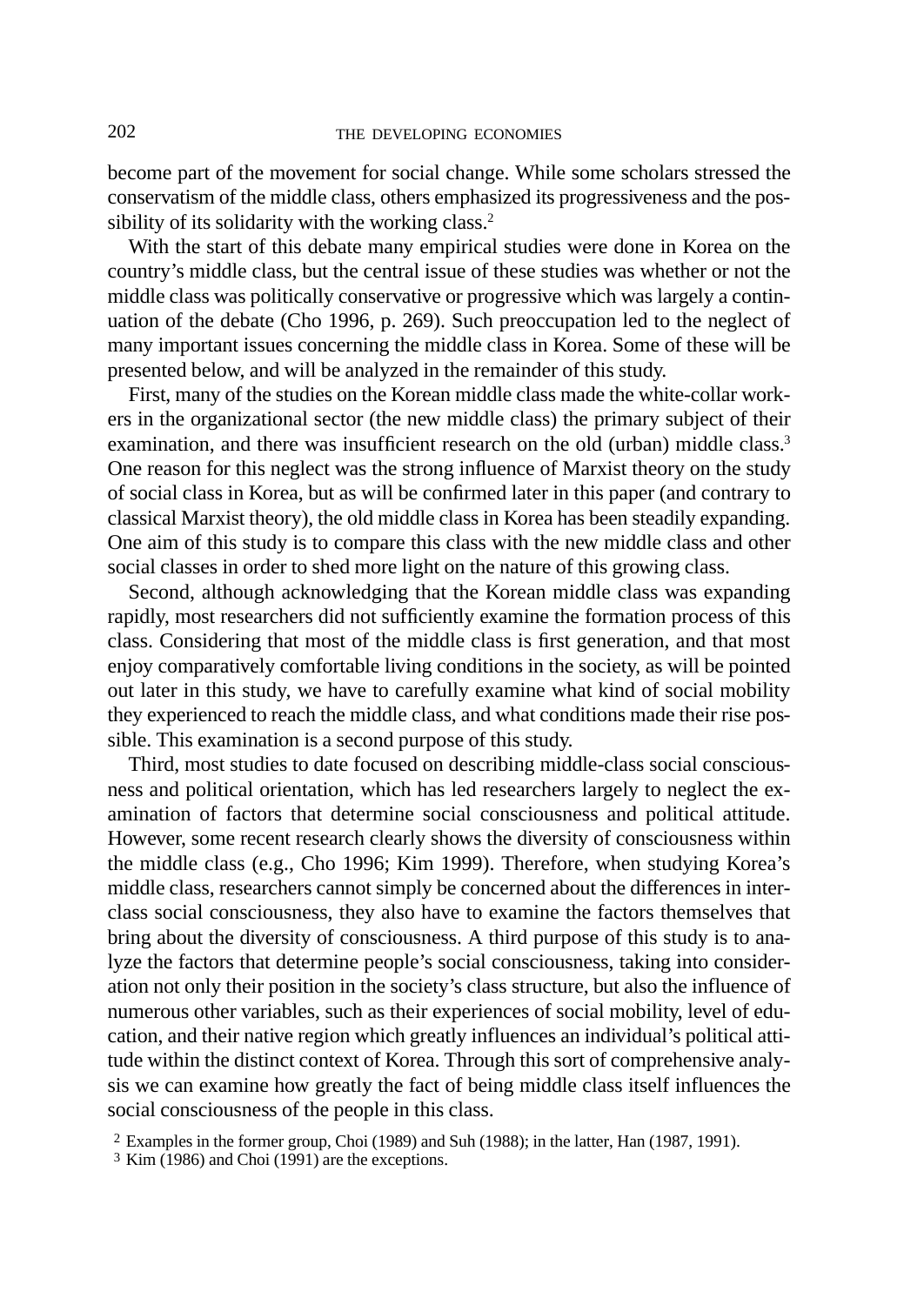By utilizing the data of a social survey done in 1990, this study will examine the three issues discussed above in order to bring out more clearly the characteristics of Korea's middle class. At the same time it will reexamine the appropriateness of a "class politics" perspective which has been the tacit premise of most of the studies on political change in Korea.

## II. THE POSITION OF THE MIDDLE CLASS IN KOREAN SOCIETY

From the 1960s onward, Korea's rapid economic growth brought about very great change in the country's social structure. Looking at the change in the composition of the working population in the three major industrial sectors (shown in Table I), in 1960 the primary sector employed two-thirds of all workers; by 2000 this had shrunk to about 10 per cent. Thus in the course of one to two generations there was a rapid movement of the labor force into the secondary and tertiary industrial sectors.

Such significant change in the composition of the working population also meant a change in the class structure of the society. Relying on population census data, Hong, Kim, and Jo (1999) showed how extensively Korea's class structure changed during these three decades (Table II). Particularly striking was the rapid decline of the agricultural class, and the equally rapid growth of the new middle class made up mainly of white-collar workers.

Table II also shows that during this same period the working class expanded as fast as or even faster than the new middle class. This was because manufacturing was the principal driving force of Korea's economic growth, and this sector had a very high capacity for absorbing workers. Another point to be noted was the change

|      |                |                  | $\cdots$               |
|------|----------------|------------------|------------------------|
| Year | Primary Sector | Secondary Sector | <b>Tertiary Sector</b> |
| 1960 | 66.2           | 9.4              | 24.4                   |
| 1965 | 58.5           | 13.3             | 28.3                   |
| 1970 | 50.4           | 17.2             | 32.4                   |
| 1975 | 45.7           | 23.5             | 30.9                   |
| 1980 | 34.0           | 28.7             | 37.3                   |
| 1985 | 24.9           | 30.5             | 44.5                   |
| 1990 | 17.9           | 35.0             | 47.1                   |
| 1995 | 12.4           | 32.9             | 54.7                   |
| 2000 | 10.9           | 27.8             | 61.4                   |
|      |                |                  |                        |

TABLE I

| Changes in the Composition of the Working Population in |  |
|---------------------------------------------------------|--|
| KOREA'S THREE MAIN INDUSTRIAL SECTORS                   |  |

Source: For 1960, Economic Planning Board, *1960 Population and Housing Census of Korea*; for 1965–85, Economic Planning Board, *Annual Report on the Economically Active Population Survey*, various years; for 1990–2000, National Statistical Office, *Annual Report on the Economically Active Population Survey*, various years.

 $(0/2)$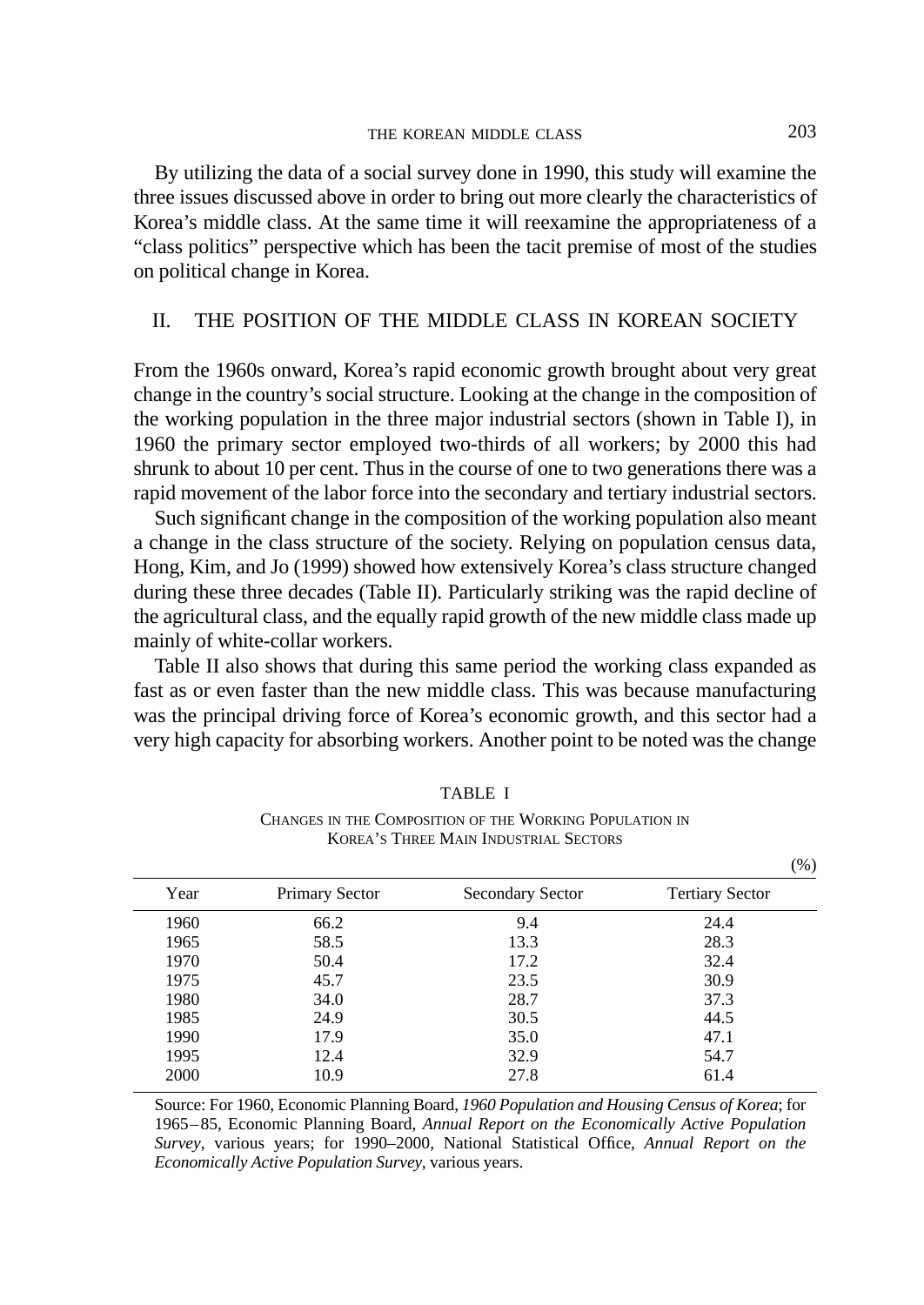#### TABLE II

|      |                          |                               |                        |                  |                         |                                       |                                     | $\cdots$ |
|------|--------------------------|-------------------------------|------------------------|------------------|-------------------------|---------------------------------------|-------------------------------------|----------|
| Year | Upper<br>Middle<br>Class | <b>New</b><br>Middle<br>Class | Old<br>Middle<br>Class | Working<br>Class | Urban<br>Lower<br>Class | Self-<br>Employed<br>Farming<br>Class | Small-<br>Scale<br>Farming<br>Class | Total    |
| 1960 | 0.9                      | 6.6                           | 13.0                   | 8.9              | 6.6                     | 40.0                                  | 24.0                                | 100.0    |
| 1970 | 1.3                      | 14.2                          | 14.8                   | 16.9             | 8.0                     | 28.0                                  | 16.7                                | 100.0    |
| 1980 | 1.8                      | 17.7                          | 20.8                   | 22.6             | 5.9                     | 23.2                                  | 8.1                                 | 100.0    |
| 1990 | 1.9                      | 26.1                          | 19.6                   | 31.3             | 4.2                     | 13.0                                  | 4.9                                 | 100.0    |
| 1995 | 3.6                      | 25.5                          | 22.2                   | 27.7             | 8.2                     | 12.1                                  | 0.6                                 | 100.0    |

#### CHANGES IN CLASS SIZE AS A RATIO OF TOTAL POPULATION

 $(0/)$ 

Source: Hong, Kim, and Jo (1999, p. 141).

in the component ratio of the old middle class. Although the organization of economic activities progressed rapidly as Korea industrialized, exemplified by the formation of large-scale enterprises (e.g., *chaebol*s), the old middle class still basically continued to expand. These facts tell us that both middle classes (along with the working class) came into being within a very short period of time as a result of the country's great economic growth starting in the 1960s, and both are still in the process of formation.

Relying on data from the "Survey on Inequality and Equity" conducted in 1990 by the Korean Social Science Research Council, we can examine the characteristics of these recently formed classes in more detail. This was a nationwide social survey which conducted direct interviews with persons sampled by multi-stage stratified cluster sampling. The planning and execution of each stage was carried out with great care, and the data that the survey provided is exceedingly reliable.4

In this study I have arranged Korean society into five classes, based on one's occupation and employment status, and taking into consideration the characteristics of the country's social class structure. These five are: the "capitalist class" of company owners (who employ five or more workers); the "new middle class" made up of specialists, technicians, and employed administrators/office workers; the "working class" made up of employed sales/service workers and skilled and unskilled laborers;5 the "agricultural class" of people engaged in farming, forestry, and fishing; and

<sup>4</sup> The final number of valid samples was 1,976. See Whang (1992) for a detailed summation of the survey. I would like to thank Professor Cha Jongcheon (Sungkyunkwan University) for his assistance in obtaining the original survey data and using it in the present study.

Previous studies that have used this survey data to analyze Korea's social classes have preferred to concentrate on examining intergenerational mobility. I know of little research work that deals with intragenerational mobility, or that deals with the evaluation of the distribution policies of the authoritarian regime based on this survey data. Thus it seems it would be very meaningful to use this valuable data to analyze these as yet unresearched issues.

<sup>5</sup> In Korea there is little difference in wages, job prestige, and the character of work between workers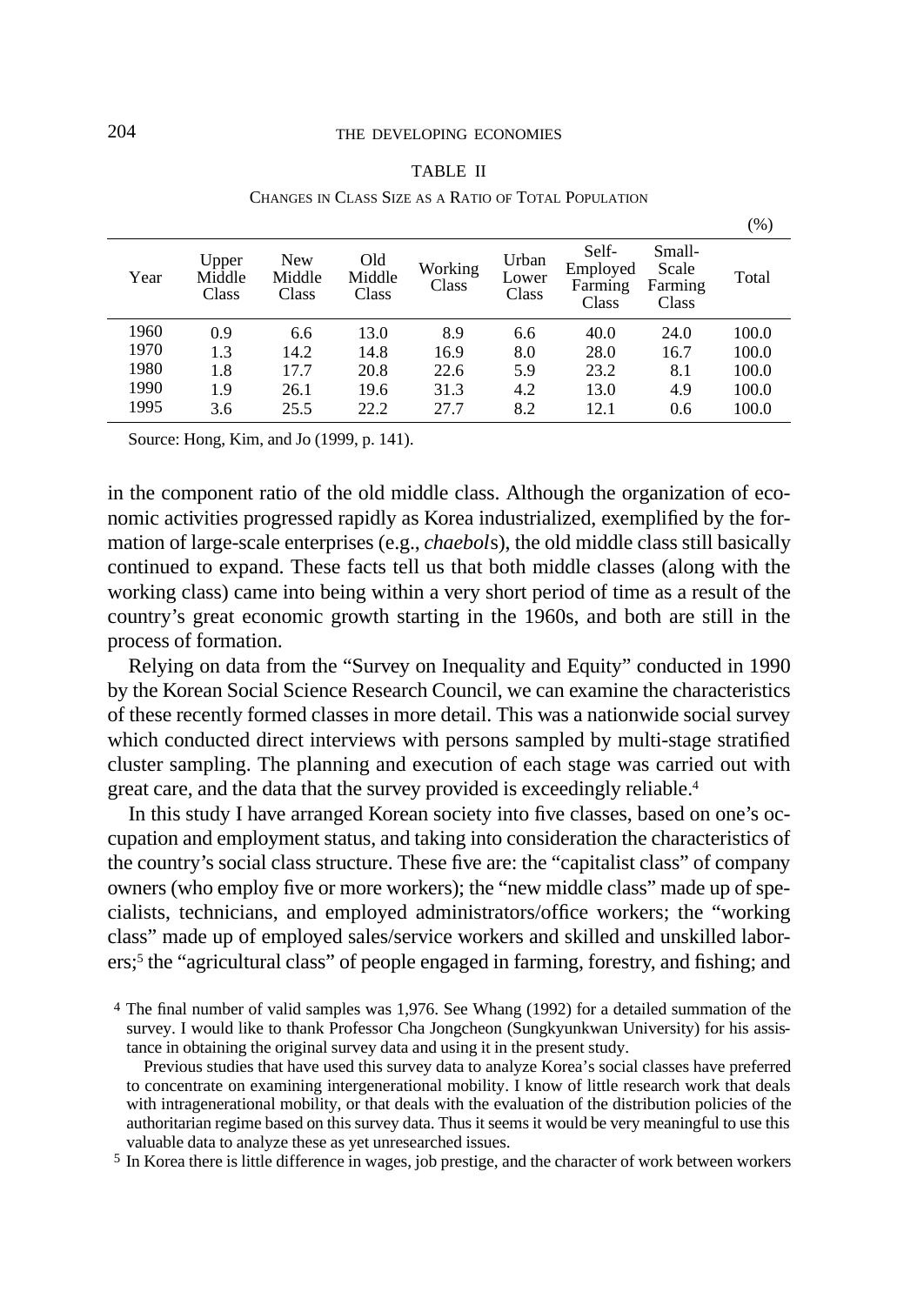the "old middle class" composed of employers and the self-employed (excluding specialists, technicians, those engaged in farming, forestry, and fishing, and company owners who employ five or more workers). Since it is impossible to determine the class of Korean females based on their occupations only, the analysis below has been limited to sampling only males.

Table III shows the socioeconomic profile of each of the five classes based on the data of the 1990 survey. Looking first at the average individual monthly income, both the new and old middle classes have incomes that are much higher than those of the working or agricultural classes, although they are well below the capitalist class as would be expected.6 The average income of an individual in the old middle class is above that for a person in the new middle class, but the situation is reversed when income is based on the entire household. This latter fact is probably because in the old middle class, when the wife works, she usually does so as an unpaid family employee. But whether based on the individual or the household, the difference in income between the old and new middle classes is very small, and both classes earn quite high incomes when compared with the working and agricultural classes. Although not shown in Table III, the same gap exists in the ownership of durable consumer goods (Arita 2002).

Concerning the years of education, $\overline{7}$  the new middle class (along with the capital-

| SOCIOECONOMIC PROFILE OF THE SOCIAL CLASSES |                   |                                           |                                           |                       |                            |                           |  |  |
|---------------------------------------------|-------------------|-------------------------------------------|-------------------------------------------|-----------------------|----------------------------|---------------------------|--|--|
| Social Class                                | Age<br>(In Years) | Individual<br>Income<br>(Thousand<br>Won) | Household<br>Income<br>(Thousand)<br>Won) | Years of<br>Education | Assets<br>(Million<br>Won) | Home<br>Ownership<br>(% ) |  |  |
| Capitalist class                            | 44.1              | 1.487                                     | 1.725                                     | 14.3                  | 284.3                      | 75.0                      |  |  |
| New middle class                            | 38.2              | 799                                       | 1.076                                     | 14.1                  | 92.4                       | 63.1                      |  |  |
| Old middle class                            | 41.6              | 861                                       | 1,021                                     | 11.0                  | 71.1                       | 54.2                      |  |  |
| Working class                               | 38.3              | 539                                       | 647                                       | 10.2                  | 27.9                       | 40.8                      |  |  |
| Agricultural class                          | 49.6              | 377                                       | 475                                       | 7.6                   | 50.3                       | 95.7                      |  |  |
| Overall average                             | 42.4              | 658                                       | 814                                       | 10.6                  | 65.1                       | 65.4                      |  |  |

TABLE III

SOCIOECONOMIC PROFILE OF THE SOCIAL CLASSES

Source: Calculated by the author using data from the 1990 survey.

Note: The sampling on "household income," "assets," and "home ownership" are only those for the head of household.

employed in sales/services and those employed as laborers; therefore in this study both categories have been included in the working class.

<sup>06</sup> The exchange rate at the time of the survey was 1,000 won equal to about U.S.\$1.4 (about 200 yen).

<sup>07</sup> For each individual surveyed, the number of years of education was calculated as the shortest number of years required from the time of entering elementary school until reaching the final level of education that the individual completed. For those who left school before completing a particular level of education, half the number of years was subtracted from the total number of years required to complete that particular level of education.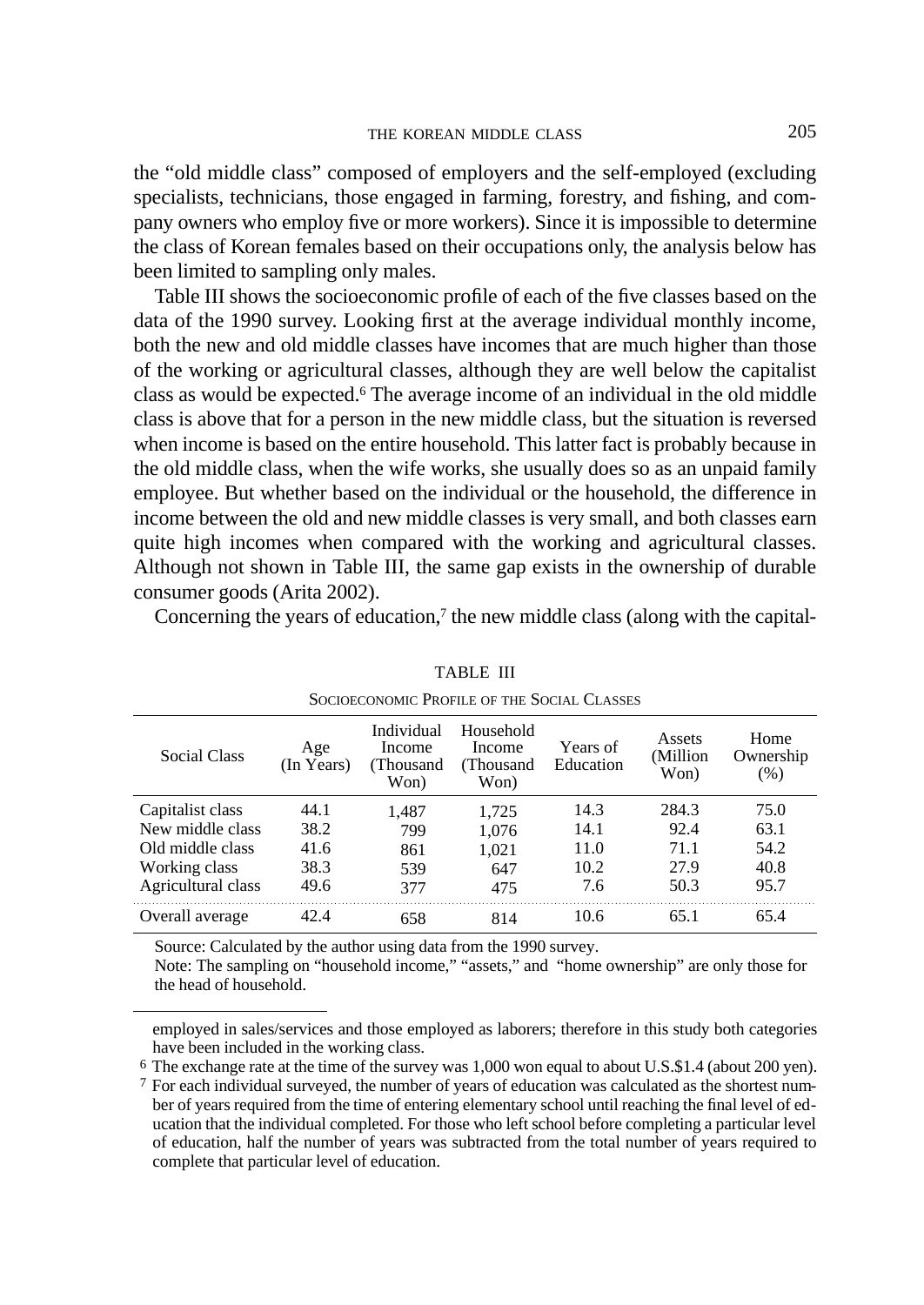ist class) has the most, its fourteen years of education being some three years more on average than the old middle class. Looking at the percentage of those who graduated from four-year universities or obtained higher degrees, the rate was 50.0 per cent for the new middle class compared to 10.9 per cent for the old middle class, and only 3.7 per cent for the working class. This indicates that the length of a person's education, especially the completion of higher education, is a very important factor for reaching the new middle class. By comparison, the length of education for the old middle class is relatively short, hardly any more than the number of years for the working class. But income differs considerably between these two classes, as was seen earlier, depending on whether a person runs his own business, no matter how small the scale, or is employed.

Table III also shows the average value of total assets and the rate of home ownership for the different classes. It indicates that in the area of assets, as with income, the new and old middle classes are much better off than the working and agricultural classes. But there is also a noticeable disparity in assets ownership between the two middle classes. This noticeable difference in the size of assets, contrasting with the similarity of current income, indicates that those who belong to the old middle class presently had a much lower income in the past than those in the new middle class.

Until twenty years ago, the urban self-employed sector in Korea was regarded by most scholars as an "urban informal sector" with low barriers to entry but also with very low productivity and income (e.g., Bai 1982). A 1976 social survey of Seoul residents conducted by Koo and Hong (1980) indicated that the income of urban self-employed workers at that time was quite a bit lower than that for white-collar workers. However, as of 1990, the average income of the old middle class, which contains small-scale one-man businesses in the service industry, was little different from that of the new middle class. Certainly there is a sizeable number of people among the urban self-employed who, because of the small-scale size of their business operations, suffer unstable economic conditions. But looking at the sector as a whole, Korea's decades of economic growth substantially raised the income and standard of living of the self-employed, to the extent that it is suitable to regard them as being a part of the "middle class."<sup>8</sup> This greatly improving economic situation

Korea's economic growth starting from the 1960s brought about the sustained rise of household income, but this took a marked jump during the economic boom of the "three lows" (low oil price, low exchange rate, and low interest rate) in the latter half of the 1980s. Between 1985 and 1990, real household income experienced a rise of about 70 per cent. The financial surplus that this created at the household level changed the very pattern of consumption. Taking the example of eating out as a portion of urban household expenditures, it remained in the 1–2 per cent range up until the mid-1980s, then it rose rapidly reaching about 6 per cent by 1990 (Korea National Statistical Office,

<sup>08</sup> Business activities of Korea's urban self-employed have been concentrated in the tertiary sector, with a very high percentage of them providing sales and services to individuals, such as retail shops and restaurants. Thus their income is greatly affected by changes in the level and pattern of household consumption.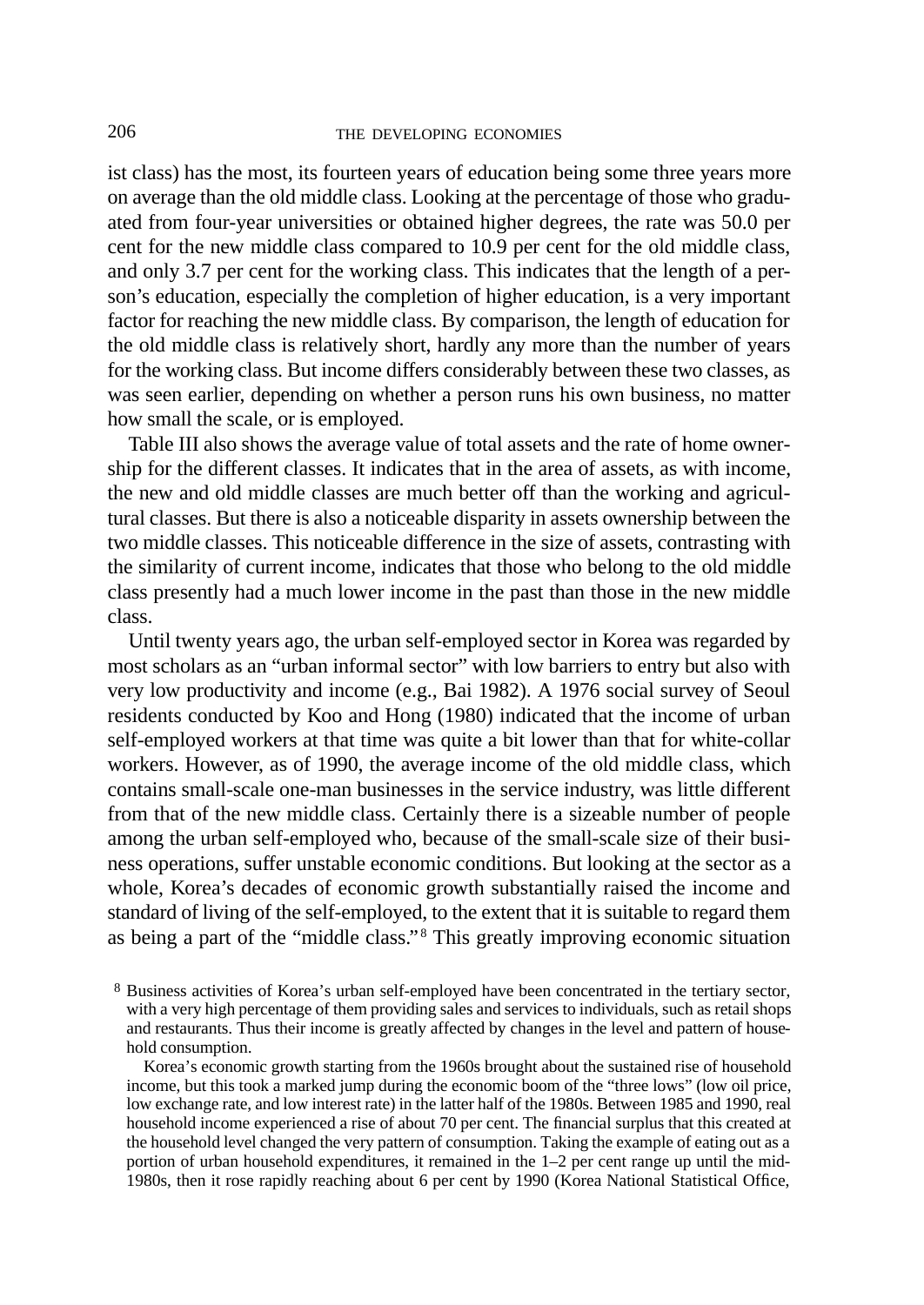has been the main factor behind the substantial expansion of the urban self-employed sector in Korean society.

The foregoing discussion shows that the old and new middle classes as a group are distinctly separate economically and in living standard from the working and agricultural classes. A person's occupation and employment status have led to significant differences in socioeconomic conditions among individuals in Korean society, and this also suggests that the criteria based on the sort of work one does, which are employed in this study, are appropriate for categorizing the country's social classes.

## III. CHARACTERISTICS IN THE FORMATION OF THE MIDDLE CLASS

The rapid growth of Korea's middle class clearly means that most of the people who presently belong to this class have experienced inter- and intragenerational mobility. This section will look at the class origins and the mobility patterns of people who reached the middle class. It will also examine the factors that shaped the pathways to the new and old middle classes.

Using data from the 1990 social survey, Table IV shows the class of one's father and the class of one's first career (i.e., the class that a person belonged to when he had his first job) for people presently in the old and new middle classes. Looking first at the class of one's father, the table shows that only 23.6 per cent of the people presently in the new middle class and 23.0 per cent of those now in the old middle class have father who were also in the same class. The others reached the middle class through intergenerational mobility. The percentage of those that came from the agricultural class was particularly high, accounting for 48.6 per cent of those surveyed in the new middle class and for 62.1 per cent of those in the old middle class.

Concerning the class of one's first career, a very high level of 86.1 per cent of the people presently in the new middle class also belonged to this class when beginning their careers. Of the remainder, 9.9 per cent came up from the working class. A closer examination of this latter group shows that most of them moved into clerical work (especially as civil service workers), and almost none went into specialized, technical, or managerial work. In fact, in the majority of Korean enterprises, there are very few paths open to blue-collar workers for promotion to specialized, technical, or managerial jobs (e.g., Jeong 1998). For this reason, in order to get these jobs which are high paying and prestigious even in the new middle class, one's first job has to be in a white-collar occupation.

Turning to the old middle class, a large portion of the people in this class have

<sup>&</sup>quot;Annual Report on the Family Income and Expenditure Survey," various years). Presumably the change in the level and pattern of household consumption during the latter half of the 1980s was one factor behind the substantial rise in income for the urban self-employed workers.

I would like to thank the anonymous referee and Mr. Keigo Hayashibara of Hitotsubashi University Graduate School for their useful comments on these points.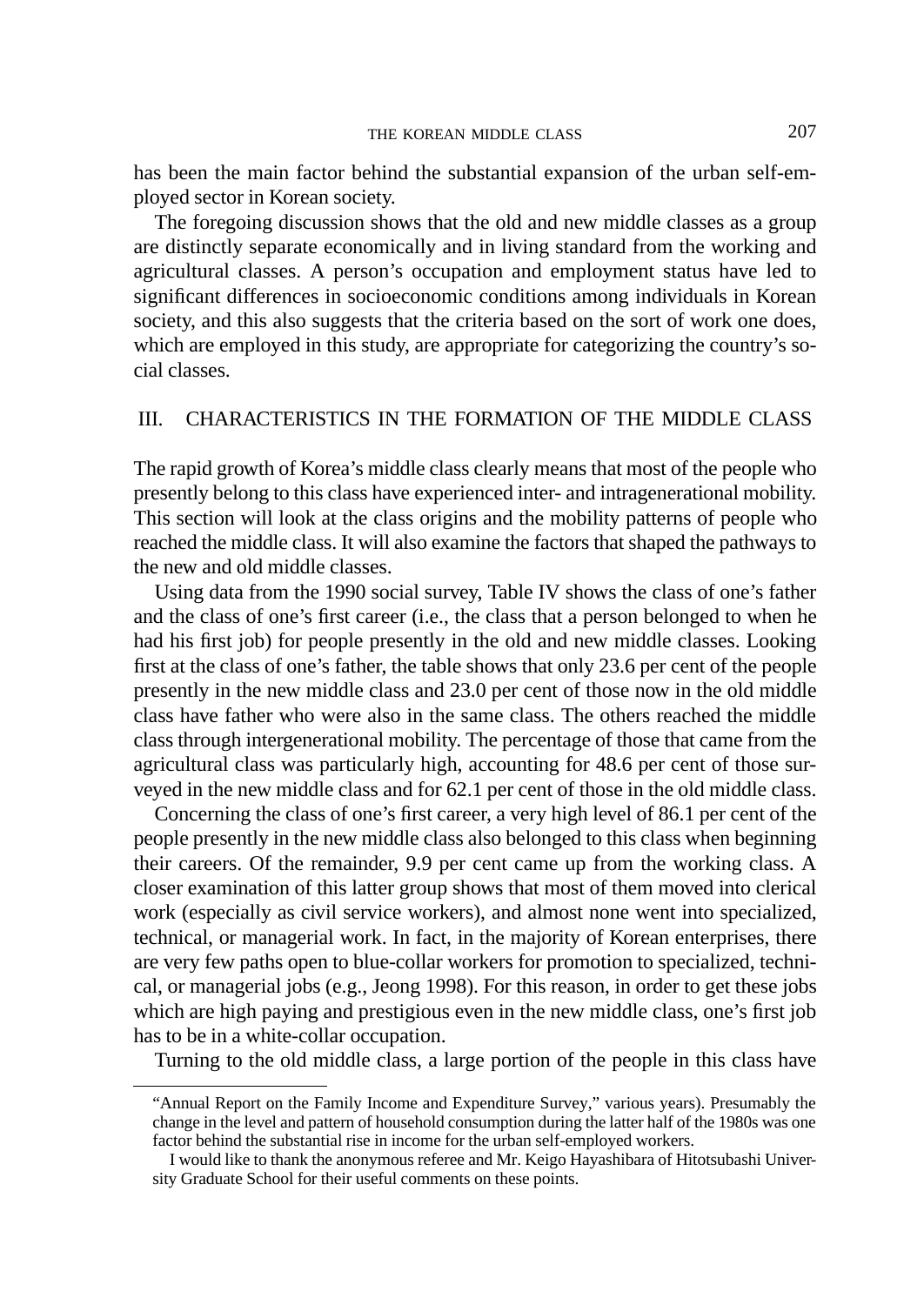#### TABLE IV

#### THE CLASS OF ONE'S FATHER AND THE CLASS OF ONE'S FIRST CAREER (FOR INDIVIDUALS IN THE MIDDLE CLASS)

### A. Class of One's Father

| Present Class    | Class       | Capitalist New Middle Old Middle<br><b>Class</b> | <b>Class</b> | Working<br><b>Class</b> | Agricultural<br>Class | Total          |
|------------------|-------------|--------------------------------------------------|--------------|-------------------------|-----------------------|----------------|
| New middle class | 10<br>(3.4) | 70<br>(23.6)                                     | 50<br>(16.9) | 22<br>(7.4)             | 144<br>(48.6)         | 296<br>(100.0) |
| Old middle class | (1.7)       | 38<br>(9.4)                                      | 93<br>(23.0) | 15<br>(3.7)             | 251<br>(62.1)         | 404<br>(100.0) |

#### B. Class of One's First Career

| <b>Present Class</b> | Capitalist<br><b>Class</b> | New Middle Old Middle<br>Class | Class         | Working<br>Class | Agricultural<br>Class | Total          |
|----------------------|----------------------------|--------------------------------|---------------|------------------|-----------------------|----------------|
| New middle class     | (0.3)                      | 279<br>(86.1)                  | (2.2)         | 32<br>(9.9)      | (1.5)                 | 324<br>(100.0) |
| Old middle class     | 3<br>(0.7)                 | 70<br>(16.6)                   | 162<br>(38.4) | 149<br>(35.3)    | 38<br>(9.0)           | 422<br>(100.0) |

Source: Calculated by the author using data from the 1990 survey.

Note: Figures in parentheses are percentages.

come in from the other classes. According to the survey data, the percentage of those who were in this class when beginning their career was only 38.4 per cent. The largest inflow of people, accounting for 35.3 per cent, came from the working class. There was also a rather frequent occurrence of people moving from the new to the old middle class intragenerationally; this movement accounted for 16.6 per cent. The volume of this cross-flow is further proof, as pointed out in the first section, that the economic standing of the old middle class is not all that different from that of the new middle class.

Looking at income for individuals currently in the old middle class by the class of their first career, the data from the 1990 survey shows that the average income at that time was 965,000 won for workers in the old middle class who were in the new middle class when beginning their career; it was 880,000 won for those who were in the old middle class itself; it was 820,000 won for those who were in the working class, and 767,000 won for those who were in the agricultural class. Thus there is some disparity in income depending on the class of a person's first career. However, when we compare this to the data in Table III, which shows the average income for individuals presently in each of the classes, an individual who moved from the new into the old middle class intragenerationally has an income 166,000 won higher than a person now in the new middle class; an individual who moved from the working class into the old middle class intragenerationally has an income 281,000 won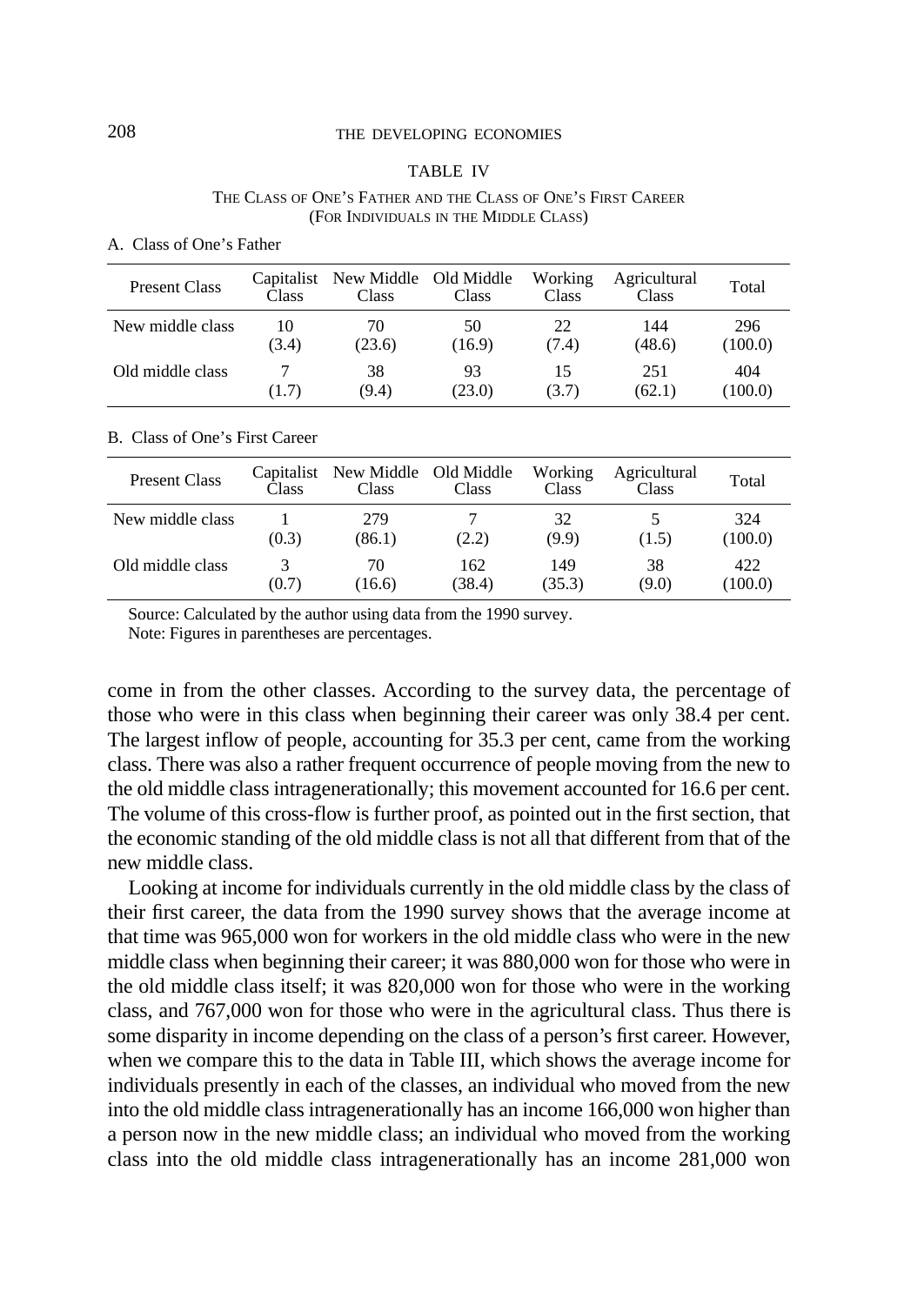higher than a person now in the working class; the situation is the same for those who moved from the agricultural class. It is evident from this data that moving into the old middle class intragenerationally will on average bring about an increase in a person's income. For Korean blue-collar workers in particular, whose promotion within the company to specialized, technical, and managerial positions is greatly limited, becoming an independent self-employed worker is one of the important paths leading to upward social mobility.

Next we will examine the factors that shaped the pathways to the new and old middle classes, which will give us a better understanding of the characteristics of these two classes. This examination will focus on the paths which are especially important for reaching the middle classes as shown in the foregoing discussion. These paths are: (1) starting one's career in a white-collar occupation that leads one into the new middle class; and (2) moving into the self-employed sector after having entered the work force that leads one into the old middle class.

Looking first at the new middle class which enjoys a relatively high socioeconomic stranding, it has already been pointed out that the possibility of getting a job in a white-collar occupation is greatly affected by the level of a person's education (e.g., Hong 1980). To further verify this point, we will examine the factors that affect getting a first job in a white-collar occupation. In this connection we will also examine the effect of the class of a person's father.

Table V provides the results of a logistic regression analysis of the probability of getting one's first job in a white-collar occupation.9 According to the results, the

| Constant           | $-9.728***$ |
|--------------------|-------------|
| Age                | $0.041***$  |
| Years of education | $0.632***$  |
| Father's class:    |             |
| Capitalist class   | 0.615       |
| New middle class   | $-0.012$    |
| Old middle class   | $-0.627$    |
| Agricultural class | $-0.598*$   |
| $\chi^2$           | 611.7       |
| $-2logL$           |             |
|                    |             |

TABLE V

LOGISTIC REGRESSION ANALYSIS OF ONE'S FIRST JOB BEING IN A WHITE-COLLAR OCCUPATION

Source: Calculated by the author using data from the 1990 survey.

$$
^{***}p<0.001, ^{**}p<0.01, ^{*}p<0.05.
$$

<sup>&</sup>lt;sup>9</sup> In logistic regression analysis, the logit of the probability of a certain phenomenon occurring  $(log[p/(1-p)])$  is estimated using the same linear equation as in regular regression analysis. In this study, people whose first work was in the capitalist class have been excluded from the analysis because of problems with the number of samples.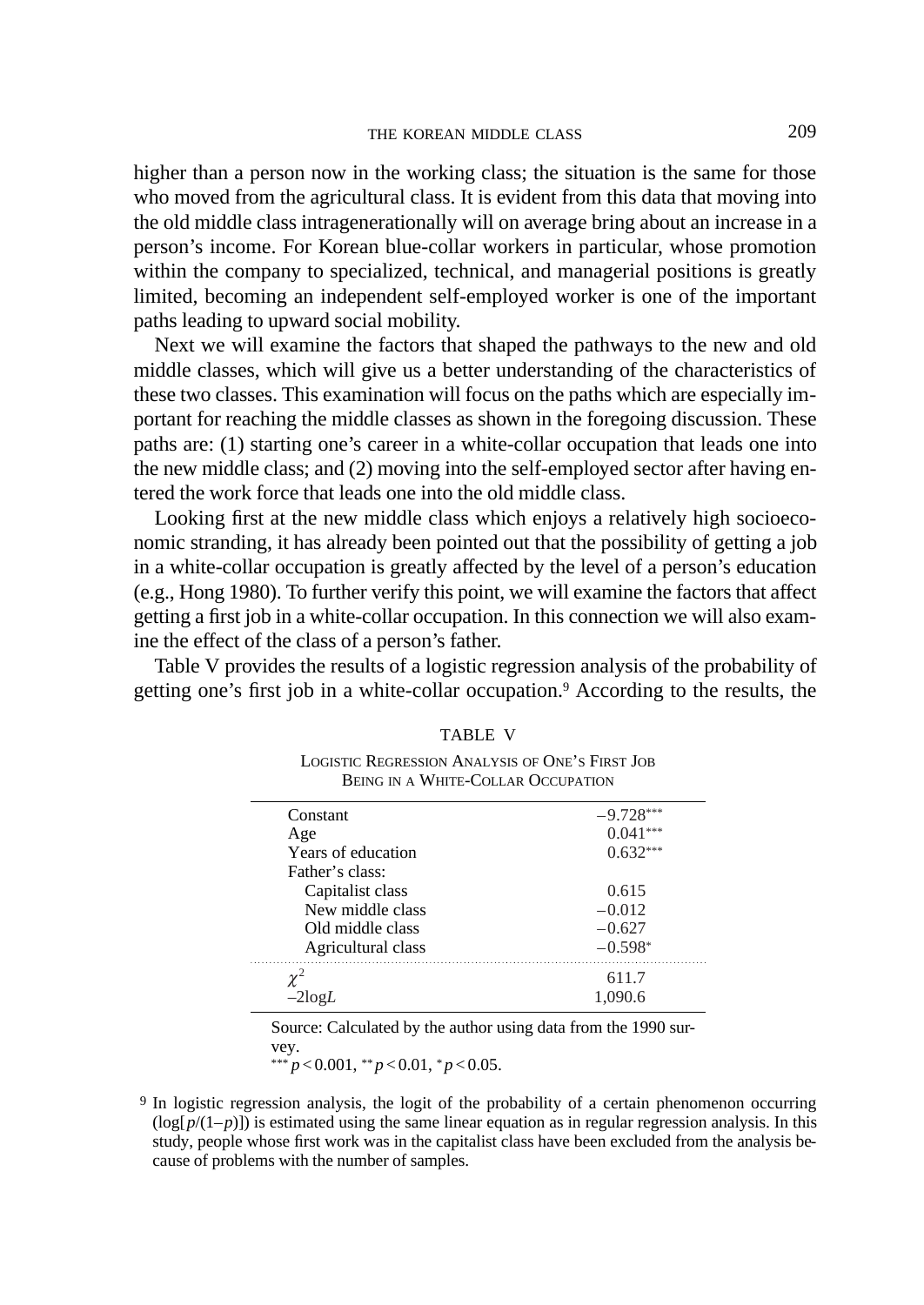number of years of a person's education exhibits a strong positive effect on the probability. In other words, the more years a person has studied, the significantly higher his probability of getting white-collar work as his first career. Moreover, among the father's class dummy variables for which the working class serves as a reference category, only that of agricultural class origin exhibits a significant negative effect; otherwise no other variable is significant. In other words, when the length of a person's education and his age are the same level, then a difference in one's class origin does not make a big difference in how easily one can get a first job in a white-collar occupation with the exception of having agricultural class origin.10 Therefore, even when the difference of the class of one's father does have some effect on a probability of reaching the new middle class, most of these effects are mediated by one's education level, otherwise one's class origin has little direct effect.

Examining more closely the relationship between one's class origin and one's years of education which is an important determinant for starting work in a whitecollar occupation, Table VI presents the results of a regression analysis of the years of a person's education. The results show that even when age is the same level, when compared with a person brought up in the working class (reference group), the years of education for a person with a new middle class origin is over three years longer, and it is nearly two years longer for a person with an old middle class origin. This differential in the length of education consequently affects the probability of getting one's first job in a white-collar occupation. In fact, when using a model that excludes the length of education as a variable from the model in Table V (not shown in the table), analysis shows that there is a great difference in the probability of obtaining a white-collar job depending on one's class origin (Arita 2002).

| Constant           | $16.179***$ |
|--------------------|-------------|
| Age                | $-0.150***$ |
| Father's class:    |             |
| Capitalist class   | $3.466***$  |
| New middle class   | $3.326***$  |
| Old middle class   | $1.965***$  |
| Agricultural class | 0.112       |
|                    | Q 331       |

TABLE VI

REGRESSION ANALYSIS OF THE INDIVIDUAL'S YEARS OF EDUCATION

Source: Calculated by the author using data from the 1990 survey.

\*\*\* *p* < 0.001, \*\* *p* < 0.01, \* *p* < 0.05.

<sup>10</sup> The low probability of people raised in the agricultural class starting work in a white-collar occupation is because of the scarcity of such jobs in rural areas and the high tendency to take up agricultural work as a result of inheriting agricultural land.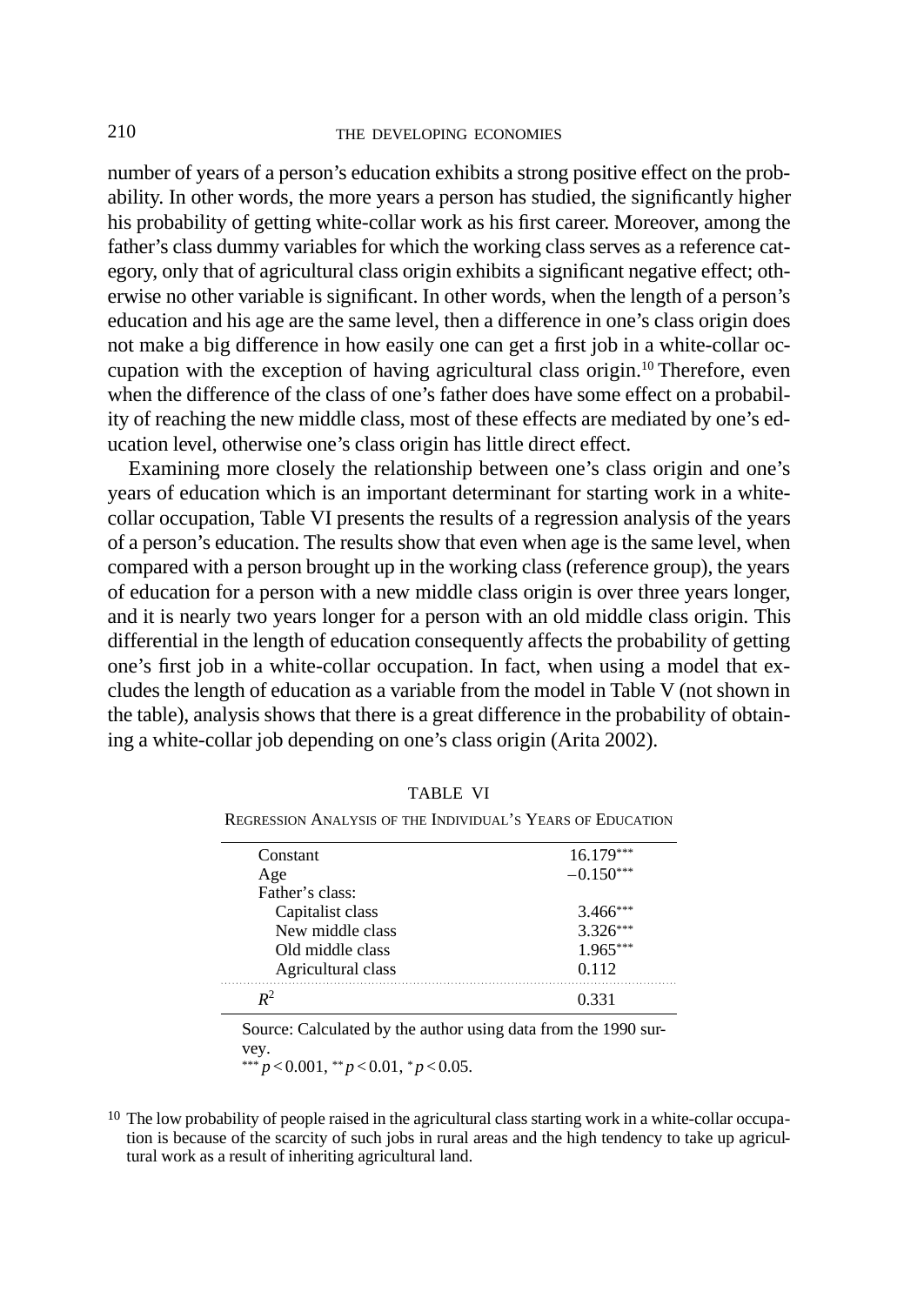Turning next to an examination of the old middle class, we will focus on intragenerational movement from the new middle class and working class into the old middle class by carrying out a logistic regression analysis on the determinants of this movement. Table VII (left column) presents the results of this analysis done on a dummy variable that assigned a score of 1 for those who were in the new middle class when starting to work and moved into the old middle class by becoming selfemployed, and a score of 0 for those who have been in the new middle class since the beginning of their career. The analysis shows clearly that the length of education has a significant negative effect on the probability of becoming self-employed. In other words, among people belonging to the new middle class when they started to work, the fewer their years of education, the more likely they are to quit a job and choose self-employed work. In Korea, the possibility of promotion within an organization is greatly affected by one's education level. The negative effect of one's years of education means that people with relatively less education, which will limit their future advancement, will tend to seek better social standing outside of an organization. This would indicate that many of those who move intragenerationally from the new into the old middle class are doing so as their second-best choice. However, the fitness of this model is very small, which indicates there are many other factors determining the movement from the new to the old middle class.

To examine determinants of the movement from the working class into the old middle class, we again carried out the same logistic regression analysis (Table VII, right column). The results of this analysis show that while an individual's age exhibits a significant positive effect, both the length of his education and the dummy variable of his father also being of the old middle class exhibit no significant effects. This indicates that skills acquired through schooling and academic studies are not absolutely necessary for becoming an independent self-employed worker (Hong 1980, p. 144). Moreover, being old middle class in the father's generation does not act as a decisive factor for the individual to become self-employed. As a final note,

|                                   | $New \rightarrow Old Middle Class$ | Working $\rightarrow$ Old Middle Class |
|-----------------------------------|------------------------------------|----------------------------------------|
| Constant                          | 0.388                              | $-2.851***$                            |
| Age                               | $0.031*$                           | $0.045***$                             |
| Years of education                | $-0.230***$                        | 0.050                                  |
| Old middle class (father's class) | $0.688*$                           | 0.396                                  |
|                                   | 25.3                               | 15.2                                   |
| $-2logL$                          | 299.0                              | 187 O                                  |

| TABLE : | - VII |
|---------|-------|
|---------|-------|

LOGISTIC REGRESSION ANALYSIS OF INTRAGENERATIONAL MOVEMENT INTO THE OLD MIDDLE CLASS

Source: Calculated by the author using data from the 1990 survey.

\*\*\*  $p < 0.001$ , \*\*  $p < 0.01$ , \*  $p < 0.05$ .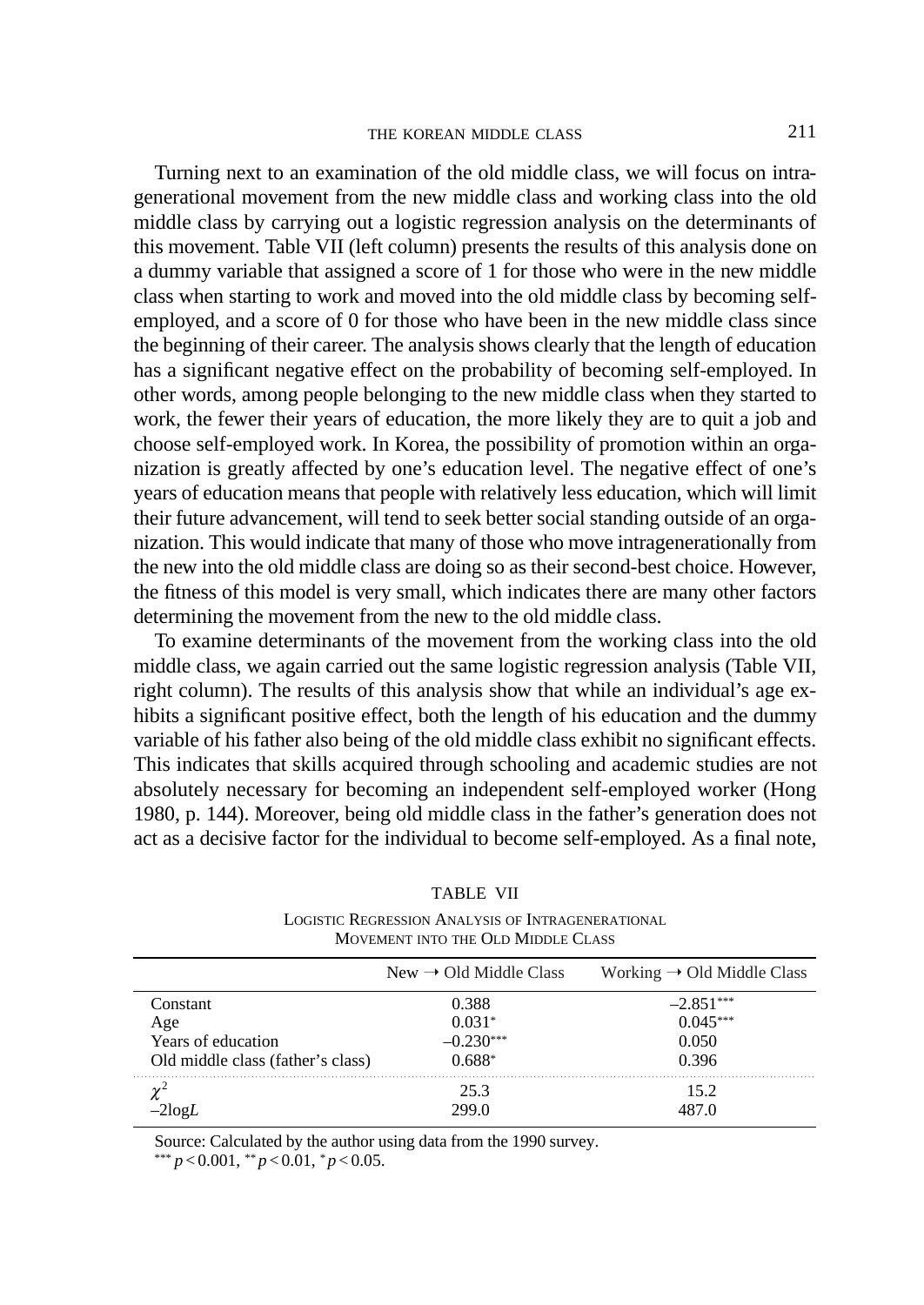since the result of the logistic regression analysis does not demonstrate a strong effect, we may assume that other factors, such as a strong entrepreneurial spirit and a network of human relationships needed for self-employment, also exert a great deal of influence.11

## IV. THE SOCIAL CONSCIOUSNESS OF THE MIDDLE CLASS AND ITS DETERMINANTS

In this section we will examine the Korean middle class from the aspect of its social consciousness. We will focus on how this class evaluated the country's authoritarian regime, something which has been a major point of contention in research on the middle class. We will compare evaluations of the old regime among the classes and examine the determinants of the evaluations.

The 1990 social survey included a question which asked people to evaluate how much the government during the Park Chung Hee and Chun Doo Huan administrations had sought to make life equitable for the people. According to the suppositions of those scholars who stressed the conservatism of the middle class, having enjoyed more of the benefits of Korea's economic growth, there would be a stronger tendency for the people in this class to give a positive assessment of the distribution policies under the authoritarian regime compared to that of the working class which had no choice other than to accept a low standard of living because of the government's harsh labor policies (supposition 1); moreover, within the middle class itself, a person who reached the middle class through upward mobility would tend to give more positive assessment (supposition 2).

For an empirical examination of these suppositions, we composed an evaluation index of the authoritarian regime (EIAR) by totaling each interviewee's evaluations of government distribution policies during three periods: under the Park administration in the 1960s, under the same administration in the 1970s, and under the Chun administration in the 1980s.12 Table VIII column (1) presents the average EIAR of each social class. It shows that the agricultural class gave the highest positive assessment; this was followed by the working class, the old middle class, and finally the new middle class which gave the lowest assessment. The result of an analysis of variance (ANOVA) shows that this unexpected difference in evaluation among classes is significant at the 0.1 per cent level, and therefore does not support supposition 1.

Table VIII columns (2) and (3) present the average EIARs of the two middle

<sup>11</sup> Although both are crucial factors that require careful scrutiny, analysis concerning entrepreneurial spirit and human relationship networks remains close to nothing because compiling such data is extremely difficult.

 $12$  In the survey there were four possible answers ranging at one-point intervals from  $+1.5$  (made a great effort) to  $-1.5$  (made no effort at all).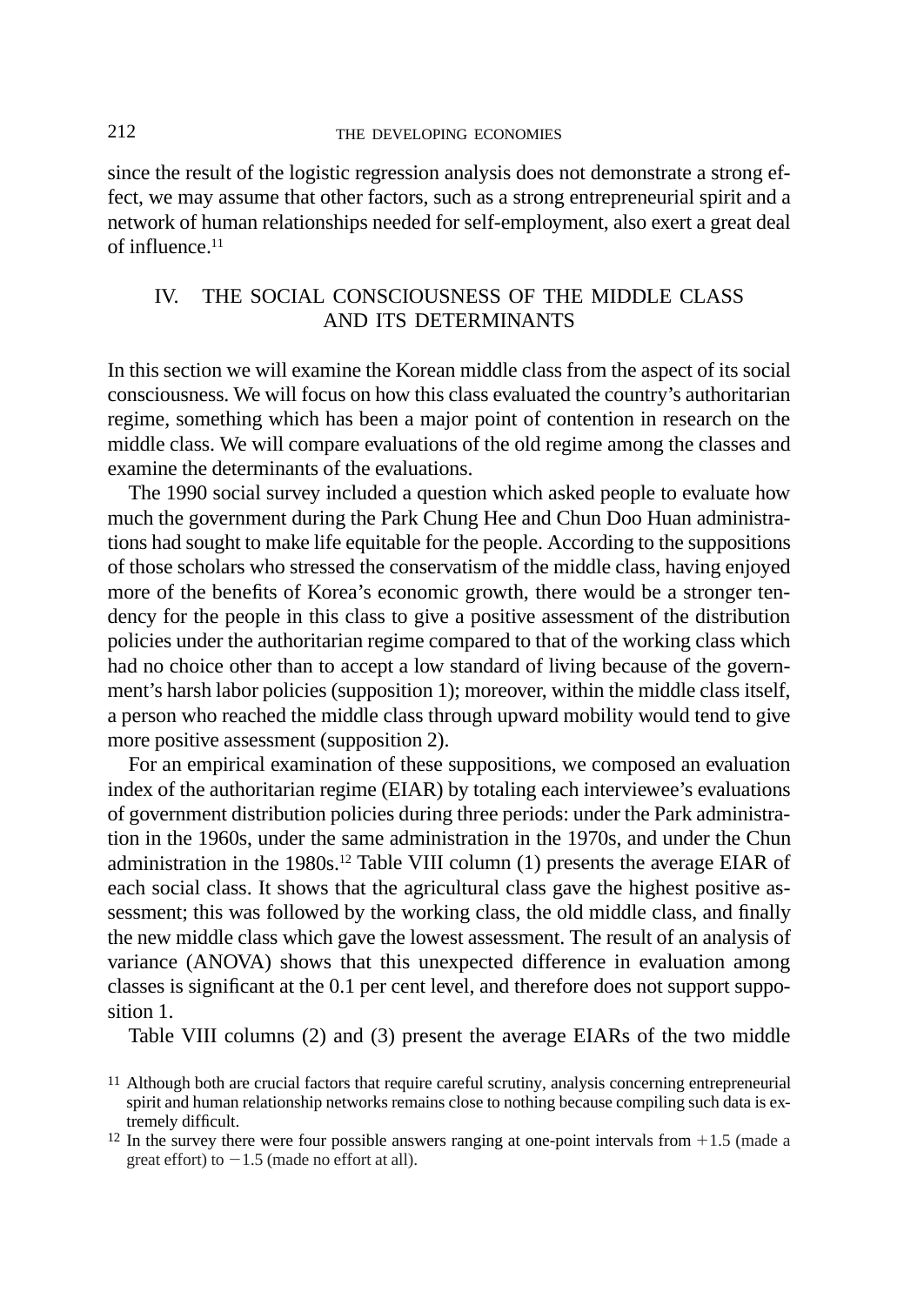### TABLE VIII

| (1) All Classes |                    |      | (2) New Middle Class                   |         | (3) Old Middle Class              |      |  |
|-----------------|--------------------|------|----------------------------------------|---------|-----------------------------------|------|--|
| class           | Capitalist class   | 0.61 | g Capitalist class                     |         | reer<br>Capitalist class          |      |  |
|                 | Newle class        | 0.35 | $\frac{a}{b}$ New middle class         | $-0.21$ | New middle class<br>st c          | 0.50 |  |
| present         | Old middle class   | 0.82 | $\sum_{n=1}^{\infty}$ Old middle class | 0.41    | $\ddot{=}$ Old middle class       | 0.87 |  |
|                 | Working class      | 0.88 | $\frac{3}{2}$ Working class            | 0.60    | $\frac{3}{2}$ of<br>Working class | 1.02 |  |
|                 | Agricultural class | 1.29 | $ightharpoonup$ Agricultural class     | 0.51    | Agricultural class                | 0.56 |  |
|                 | Overall average    | 0.86 | Overall average                        | 0.35    | Overall average                   | 0.82 |  |

EVALUATION INDEX OF THE AUTHORITARIAN REGIME BASED ON ONE'S PRESENT CLASS AND CLASS ORIGINS

Source: Calculated by the author using data from the 1990 survey.

Note: In columns (2) and (3) the samples for the capitalist class were very few, so they are not shown.

classes by class origins. For the new middle class, class origin is showed by that of one's father, and by the class of one's first career for the old middle class. Looking first at the new middle class, those who moved into this class after growing up in the working class gave the highest positive evaluation; this was followed by those who had grown up in the agricultural class, then those who had grown up in the old middle class, and the lowest evaluation was by those who had been brought up in the new middle class itself. These may mean that persons who reached the middle class via upward mobility tend to evaluate the old regime more positive than others. However, the result of an ANOVA shows that the differences in assessment within the new middle class depending on the class of a person's father is not statistically significant at the 5 per cent level. Also, a check of the index for the old middle class (Column 3) may give the impression that persons who reached this class through upward mobility, such as those who were in the working class at the beginning of their career, tend to evaluate the old regime more positive. However, the difference is not significant at the 5 per cent level. Therefore supposition 2 also has to be rejected.

Why would the new middle class, which enjoyed quite well-off socioeconomic conditions under the old regime, have had the more critical political consciousness toward the distribution policies of the authoritarian regime? Most studies that have pointed out the new middle class's strong critical consciousness against the old regime have attributed it to the class's high level of education. The logic behind this explanation has been the assumption that "modern" education in itself fosters an individual's rational thinking, and this can heighten a person's sense of social criticism. Before accepting this explanation, however, we need to look at the particular role played by the university within the sociopolitical context of Korea.

During the time of the authoritarian regime when antigovernment movements were violently suppressed, the university in Korea remained an important societal space where freedom of political speech and action were at times tolerated. At many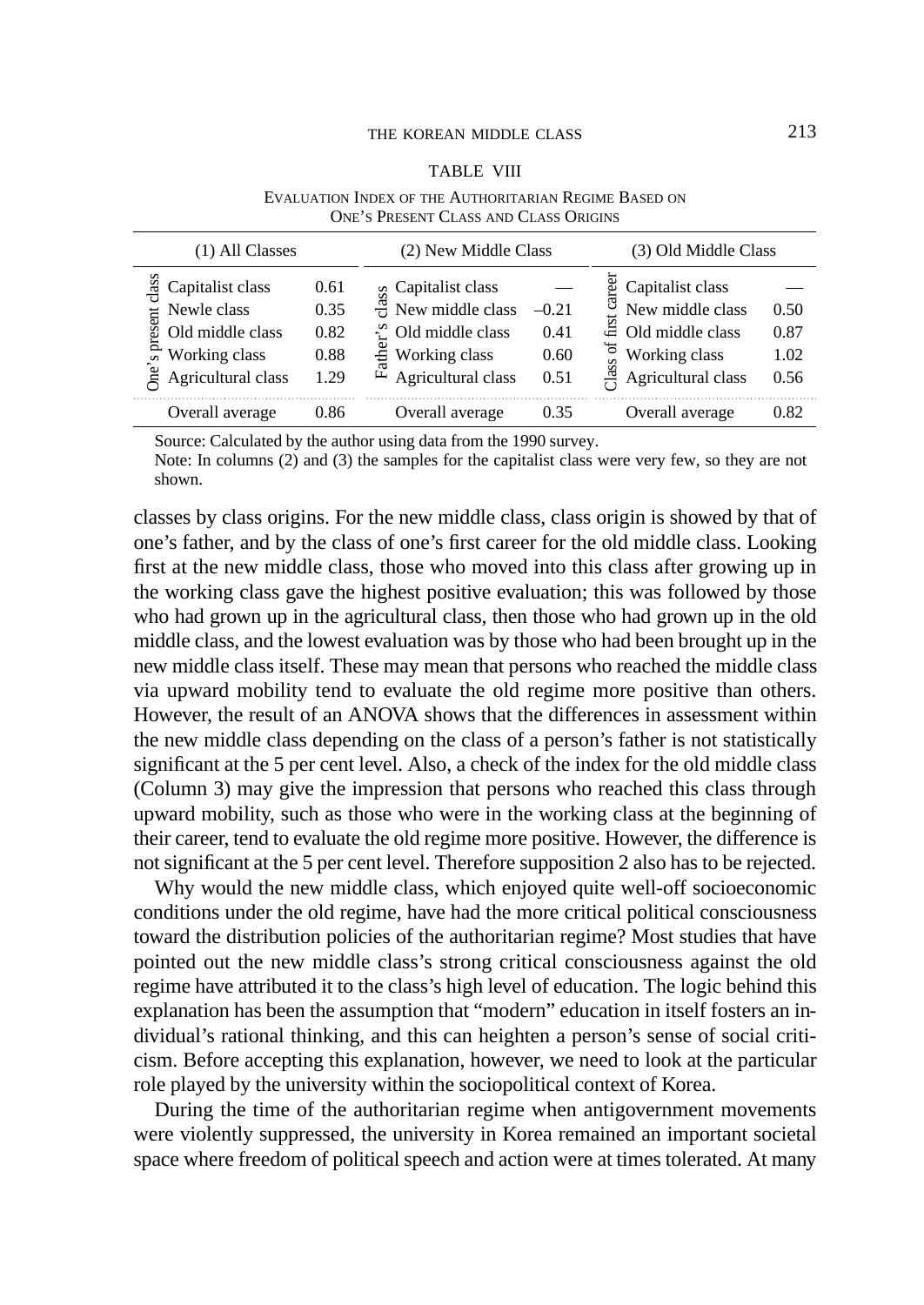universities the spirit of social criticism continued to be passed on from upper to lower classmen through close schoolmate relationships and lively debate among students. This critical atmosphere and the student movements for political change that it fostered exerted a substantial ongoing effect that induced real political change. Considering this aspect of the Korean university, there could be an another explanation for the effects of education on social consciousness. That is, attending university and enjoying political freedom may free a person from the ideology which justifies the regime and give him a consciousness that is strongly critical against the regime.

Most of the studies to date that have described the social consciousness of Korea's middle class have accepted that the middle class's high level of education has influenced its political attitudes. But these studies have not sufficiently considered the nature of this influence. Moreover, although having a high-level education is a very important attribute for reaching the new middle class, it is not equivalent to "being in the new middle class" itself. While keeping these points in mind, the present study will seek to provide a comprehensive explanation of the determinants of middleclass social consciousness by venturing answers to the following: The effect of highlevel education on evaluating the old political regime—is it a consequence of the rational thinking fostered by modern education? Or is it the result of the politicized consciousness coming out of the experience of attending university (especially fouryear university where student activism can be intense) which reflects a distinct social context within Korea? Or are there other variables existing that affect the evaluation of the old regime? And even when the effects of these variables are controlled for, does the fact of being middle class itself significantly influence the social consciousness of the people in this class?

We will examine these questions by carrying out a regression analysis on the above index (EIAR). We will start by incorporating two variables: the years of a person's education and his age (which is also assumed to influence the person's evaluation of the old regime) into the model (Table IX, Model 1). The estimation results of this model show that there is a significant positive effect for age but a negative one for years of education. In other words, the older a person is the more positive his evaluation of the authoritarian regime; but the more years of education a person has, the more negative his evaluation. In order to examine this "education effect" more closely, we will replace the variable "years of education" with the dummy variable "experience of attending four-year university" which assigns a score of 1 to the people who attended four-year university and a score of 0 to those who did not (Table IX, Model 2). As expected, this dummy variable exhibits a significant negative effect, meaning that a person who has experienced attending four-year university tends to express a more negative evaluation to the authoritarian regime.

Here attention needs to be paid to the coefficients of determination of these two models. The variable "years of education" is an interval scale which contains more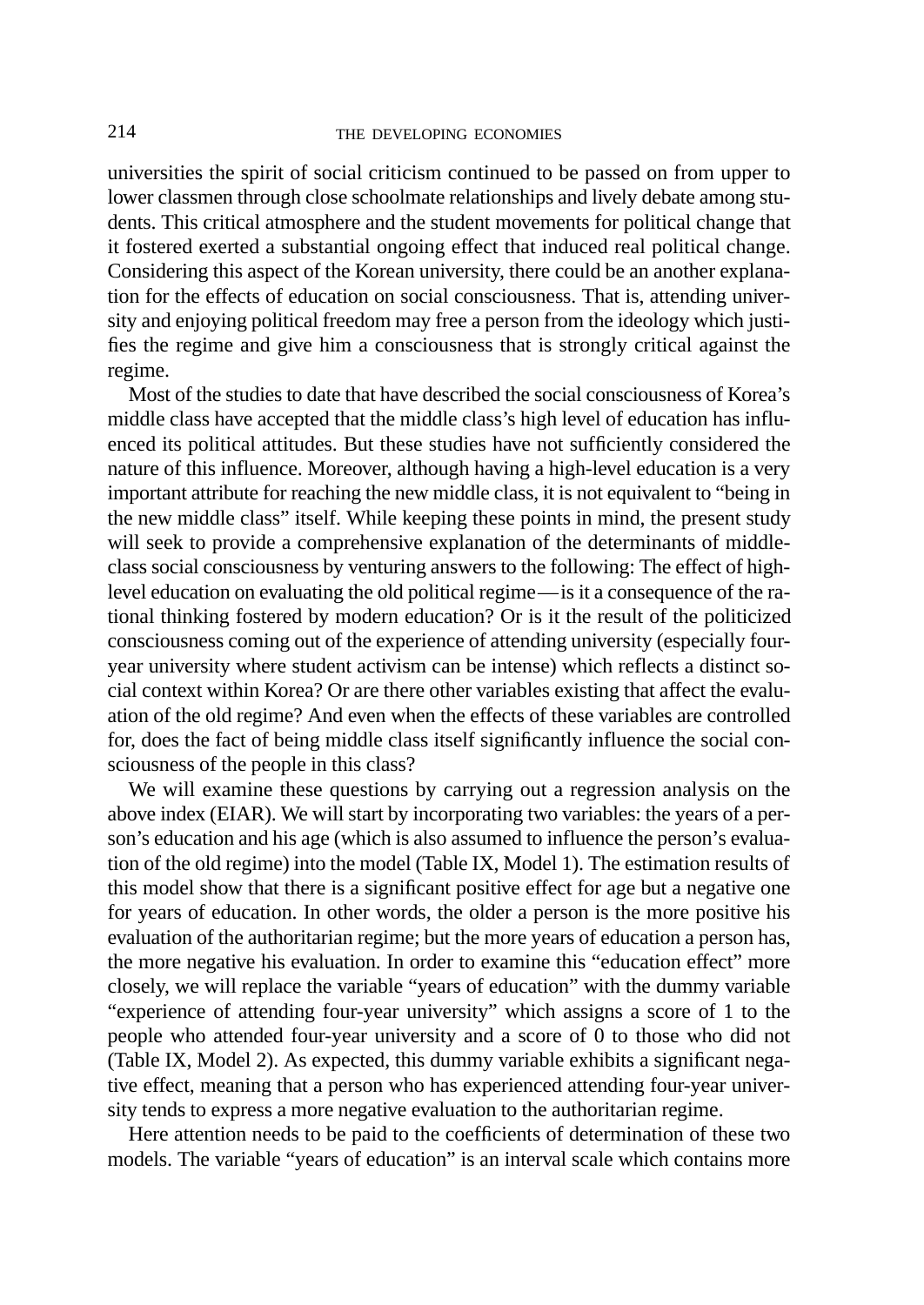|                                                                           | Model 1     | Model 2     | Model 3                                      | Model 4                                      |
|---------------------------------------------------------------------------|-------------|-------------|----------------------------------------------|----------------------------------------------|
| Constant                                                                  | $0.863**$   | $-0.455*$   | $-0.297$                                     | $-0.371$                                     |
| Age                                                                       | $0.023***$  | $0.034***$  | $0.032***$                                   | $0.033***$                                   |
| Years of education<br>4-year university attendance                        | $-0.091***$ | $-0.834***$ | $-0.755***$                                  | $-0.760***$                                  |
| Capitalist class<br>New middle class<br>Old middle class<br>Working class |             |             | $-0.078$<br>$-0.207$<br>$-0.148$<br>$-0.047$ | $-0.132$<br>$-0.126$<br>$-0.095$<br>$-0.063$ |
| Kyongsang upbringing<br>Cholla upbringing                                 |             |             |                                              | $0.527***$<br>$-0.798***$                    |
| $R^2$                                                                     | 0.073       | 0.072       | 0.073                                        | 0.128                                        |

### TABLE IX

REGRESSION ANALYSIS OF THE EVALUATION INDEX OF THE AUTHORITARIAN REGIME

Source: Calculated by the author using data from the 1990 survey.

\*\*\*  $p < 0.001$ , \*\*  $p < 0.01$ , \*  $p < 0.05$ .

detailed information concerning an individual's level of education; however, the dummy variable "experience of attending four-year university" can only take a score of 0 or 1, so this variable possesses a very small amount of information. Nevertheless, the coefficients of determination of these two models are very similar. Therefore, Model 2 which has equal explanatory power based on less information compared to Model 1 is the relatively superior and plausible model. From the above we can say that one considerable effect of education when evaluating the authoritarian regime is that a person becomes more critical of the regime as a result of attending four-year university where one is allowed much more freedom to speak and act politically.

Even when a person's educational experience and age effect are controlled for, will being middle class (as defined by occupation) in itself have any effect on a person's assessment of the authoritarian regime? In order to examine this point, we will add to Model 2 the individual's "present class" as the dummy variable and call this Model 3. The estimation results of this model indicate that although the age and the four-year university dummy exhibit significant effects, the social class dummies show no significant effects, and the coefficient of determinant hardly rises. Therefore we can consider most of the difference in the evaluation of the old regime among the classes, which was confirmed earlier in this section, as being explained by the differences in age and experience of attending four-year university. Although the results were not shown here, the coefficient of determinant of the model composed of age and the dummy variables of one's present class was smaller than that of Model 2 which is composed of only age and the dummy variable of four-year university attendance. This result also supports the above interpretation.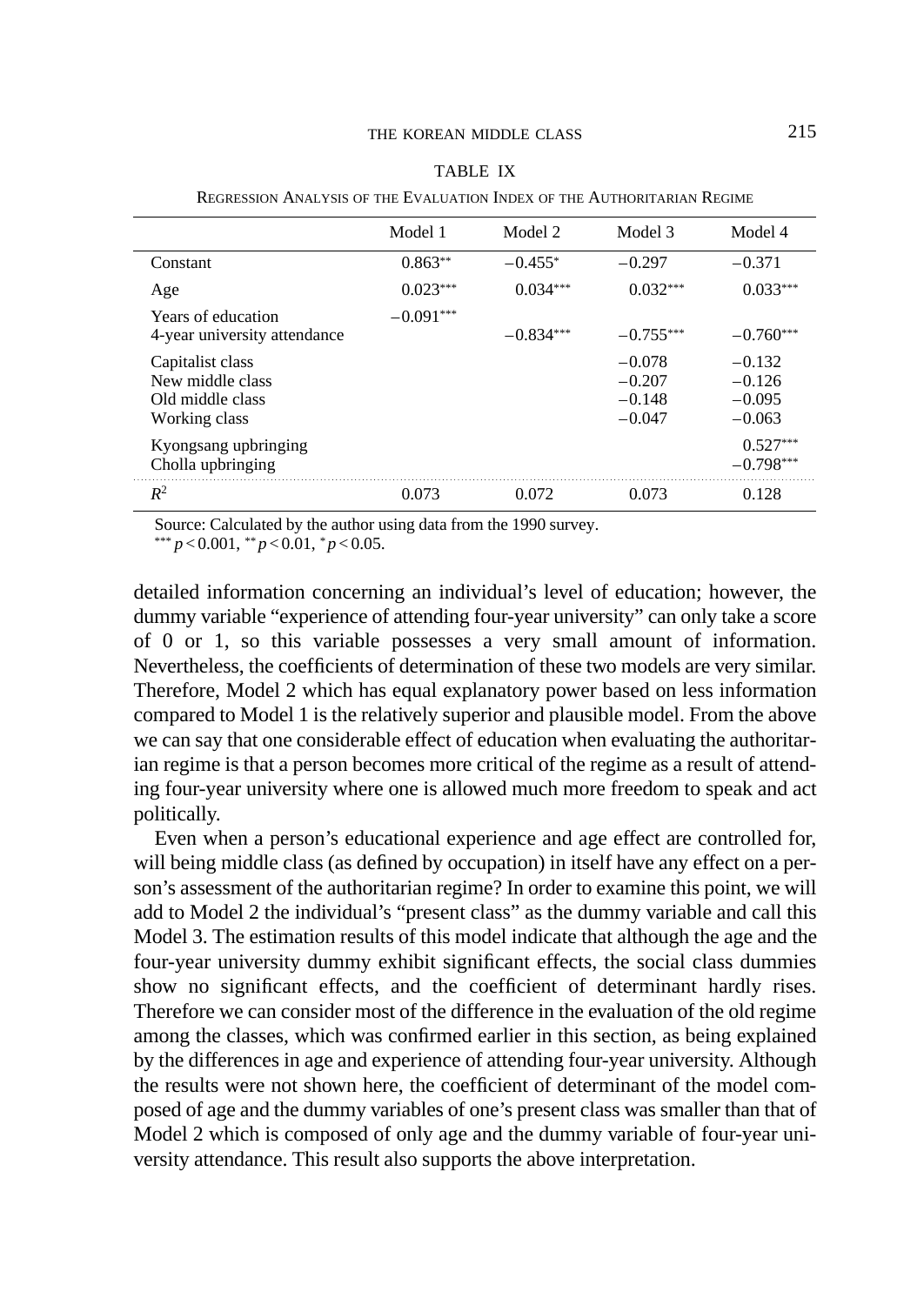The foregoing analysis, although brief, indicates that variables such as age and educational experience exert a stronger influence than does a person's social class when evaluating the distribution policies of the authoritarian regime. Also the progressiveness of the new middle class, as already pointed out, has been due mainly to the actions of these variables. However, the coefficient of determinant of Model 2 in Table IX is quite small. These two variables can explain only a little over 7 per cent of the variance of EIAR. Is there some other variable besides age, education level, and one's present social class, that has a strong influence on the way a person evaluates the authoritarian regime?

To answer this question, we need to examine the influence of a person's native region which was mentioned in the first part of this study. It is well known that there has been a great deal of regional inequality within Korea's economic development. Since the Park regime of the 1960s, industrial investment has been directed predominantly at the Kyongsang region in the southeast of the country, and the people in this region have enjoyed great economic benefits. Meanwhile, the Cholla region in the southwest of the country suffered particularly from a lack of sufficient industrial investment, and its economic development has lagged relative to that of other regions.13 Considering this difference in economic experience, it is possible that an individual's native region will also influence his evaluation of the distribution policies under the authoritarian regime.

In order to examine this possibility, we will add to Model 3 the dummy variables "Kyongsang upbringing" and "Cholla upbringing," and call this Model 4 (Table IX). From the estimation results of this model, the "Kyongsang upbringing" dummy variable exhibits a significant positive effect while that for "Cholla upbringing" a significant negative one, as expected. In other words, compared with people brought up in other regions, a person raised in the Kyongsang region will tend toward giving a positive evaluation while a person brought up in the Cholla region will give a more negative evaluation. Moreover, the addition of these two dummy variables considerable improves the fitness of the model, indicating that the "region of upbringing" variable has a sizeable degree of influence on a person's evaluation of the authoritarian regime.

The foregoing analysis in this study shows clearly that an individual's evaluation of the distribution policies under the authoritarian regime is determined largely by the person's age, level of education (especially experience attending four-year uni-

<sup>&</sup>lt;sup>13</sup> Over the years the gap in economic development among the regions has decreased; however, as of 1990 the per capita gross regional product for the Kyongsang region (which includes directly administered cities) was 4.22 million won, while that for the Cholla region (again including directly administered cities) was 3.41 million won, indicating that a considerable gap still exists. (The overall regional average was 4.08 million won.) Looking at the difference on the basis of manufacturing, the gap is even more striking, with the Kyongsang region standing at 1.61 million won and the Cholla region only at 0.81 million won (Korea National Statistical Office, Korean Statistical Information System, http://kosis.nso.go.kr).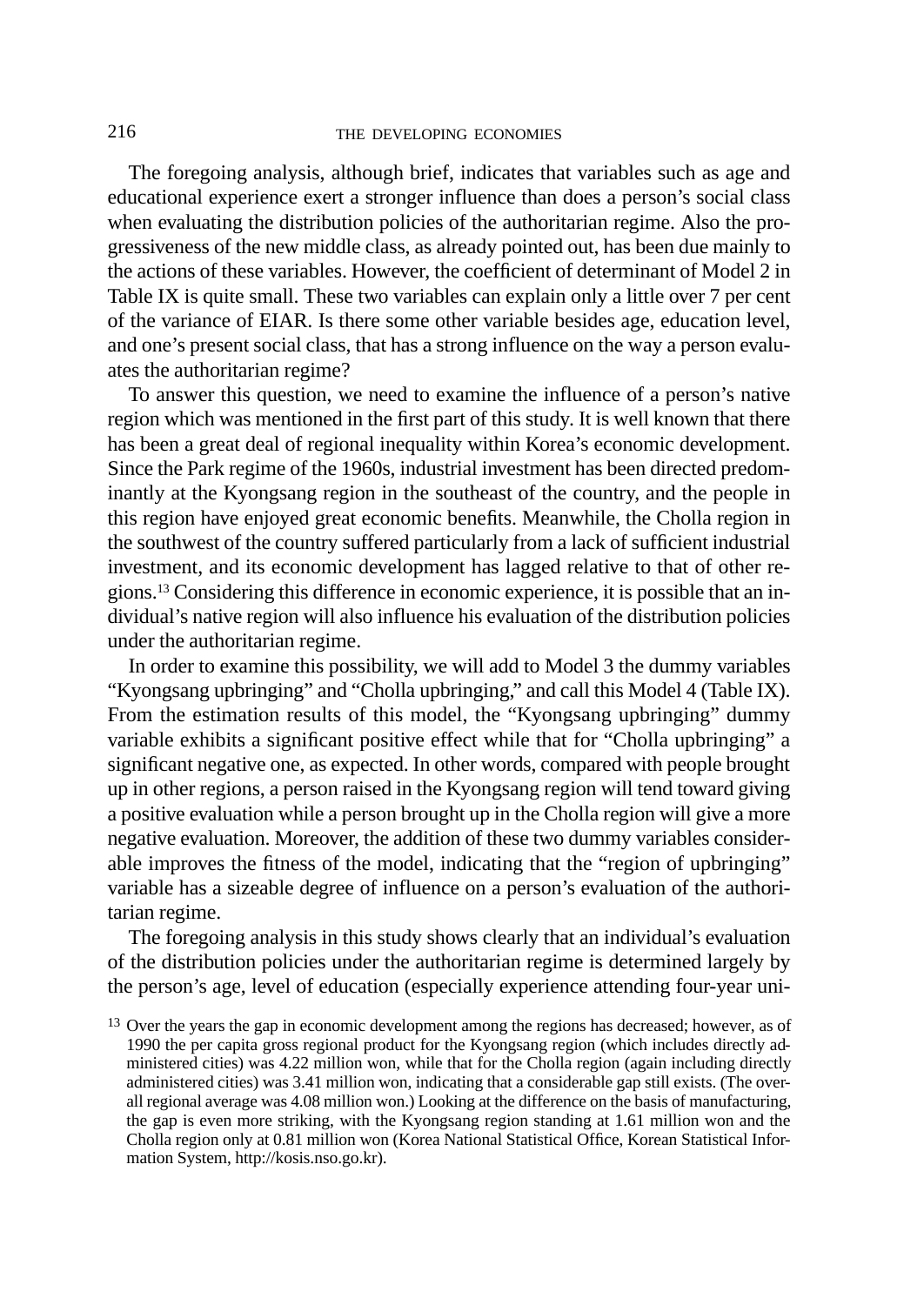versity), and his native region. Moreover, the degree of difference among the social classes in their evaluation of the regime can ultimately be attributed to the difference among the classes in the value of these several variables.

## V. CONCLUSION

The middle class in Korea grew quickly in the course of the country's rapid economic growth that started in the 1960s. This economic growth not only brought about a substantial expansion of the new middle class, but also induced a steady expansion of the old middle class. At the same time this economic growth greatly improved the economic standing of many of the urban self-employed, transforming them into a stratum that now can be called part of the "middle class." Important in this middle class growth has been a large amount of inter- and intragenerational inflow mobility. Korea's middle class contains many people who have come in from other social classes, and both the new and old middle classes have a very large percentage of people who grew up in the agricultural class.

However, the new middle class is largely closed to intragenerational inflow mobility. About the only way to reach this socioeconomically well-off class is to get one's first job in a white-collar occupation, and the possibility of garnering such a job is greatly dependent upon a person's level of education.14 However, there are clear differences in the level of education depending on the social class a person grows up in. Thus the class of one's origin ultimately makes a great deal of difference in the possibility of reaching the new middle class.

In Korean society, it has become widely accepted that "No matter how poor one's family, as long as a person gets schooling, he can rise in society." This ideal has been the factor driving a fervor for education, what in Korean society has been dubbed "education fever" (Kim 1995). But while a person's educational attainment largely determines the social standing he can attain, there is great disparity among the social classes in the opportunity to access education. This fact in itself makes a difference in the possibility of a person reaching the new middle class, and is rather differs from the optimistic idea in Korea about the process of social status attainment. In future research, study needs to be directed at the economic and noneconomic factors that give rise to this disparity in education.

Compared with the new middle class, the old middle class is extremely open to intragenerational inflow mobility. Particularly for the working class, whose path to promotion in the organizational sector is closed, the move to self-employment has been an important road to a much higher income and upward social mobility. This

<sup>&</sup>lt;sup>14</sup> It needs to be pointed out that these characteristics of the Korean new middle class are not only affected by purely economic factors, but also by institutional ones, notably employment and wage practices.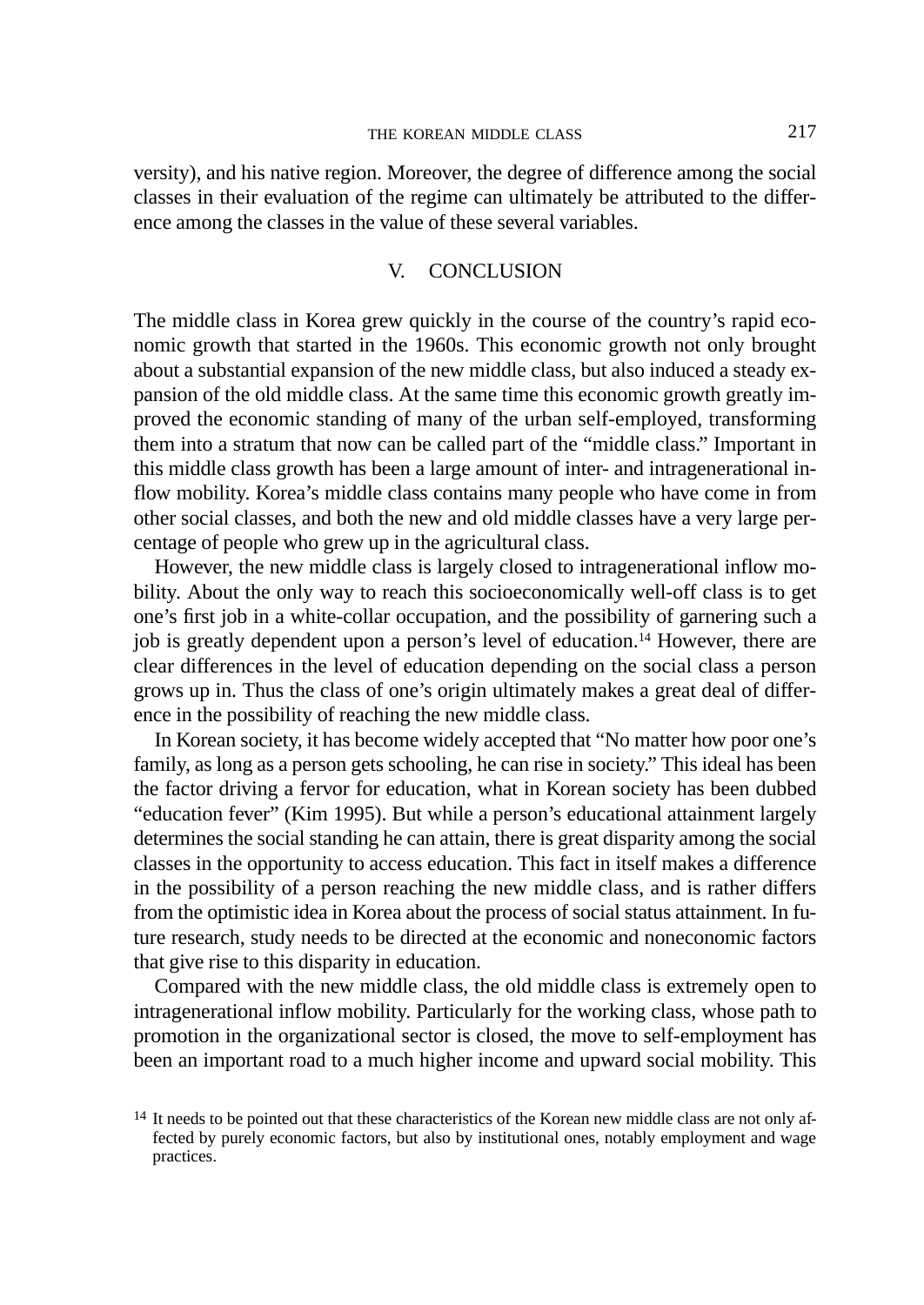"pull factor" also affects the continuing expansion of the Korean old middle class.

A comparison of how each class evaluated the distribution policies of the old authoritarian regime shows that there are differences between the classes. But an analysis of the determinants of these evaluations, assuming also the effects of variables other than the position in the class structure, shows that the important determinants are a person's age, level of education (especially experience of attending fouryear university), and his native region. When controlling for these, the position in the class structure itself does not have a significant effect on a person's evaluation of the authoritarian regime.

The reason for this lack of effect is the fact that the Korean middle class (as well as the working class) expanded so rapidly, and the fact that it contains so many people who have come in from other social classes. Because of such diversity within the middle class, it is probable that this class (and the working class as well) still lacks sufficient cohesion.15 It is also noteworthy that in Korea a person's social consciousness is determined to a large degree by his native region and this cuts across social classes. With the gap in regional economic development that started mainly during the Park regime, the point that has really attracted people's interest has not been the conflict of interest based on the social class one belongs to, but the conflict of interest based on one's native region. All these points call into question the appropriateness of attempts to understand Korea's political change only as an outcome of "class politics."

This study has pointed out the strong critical consciousness of the (new) middle class against the authoritarian regime. But most probably this strong critical consciousness is a result of the "education effect" existing in Korea's distinct social context, i.e., a result of the "aroused political consciousness" brought about by attending four-year university. But even if it is accepted that the strong critical consciousness of the (new) middle class against the authoritarian regime has influenced Korea's transition to democracy, this should not be seen as a direct consequence of middleclass growth based on the country's economic growth. It may be due to "education fever" in Korean society, or maybe is an unintended result of the government's higher education policy.

In closing I would like to emphasize that this study has analyzed only a limited number of questions concerning the middle class in Korean society.16 It is only an initial attempt to understand the characteristics of this class and of Korean society in general, and much more research on the issues still remains to be done.

<sup>15</sup> This suggests that Korea's social classes are largely different in substance from those of Europe.

<sup>&</sup>lt;sup>16</sup> One important issue is the financial crisis that broke out in late 1997, which caused widespread unemployment among middle-aged and older white-collar workers, and which prompted arguments about the "collapse of the middle class." With the recovery of the economy, unemployment has declined greatly, but the recent and future direction of Korea's middle class needs to be observed closely, especially in areas like employment and wage practices which have a great impact on the social standing of this class.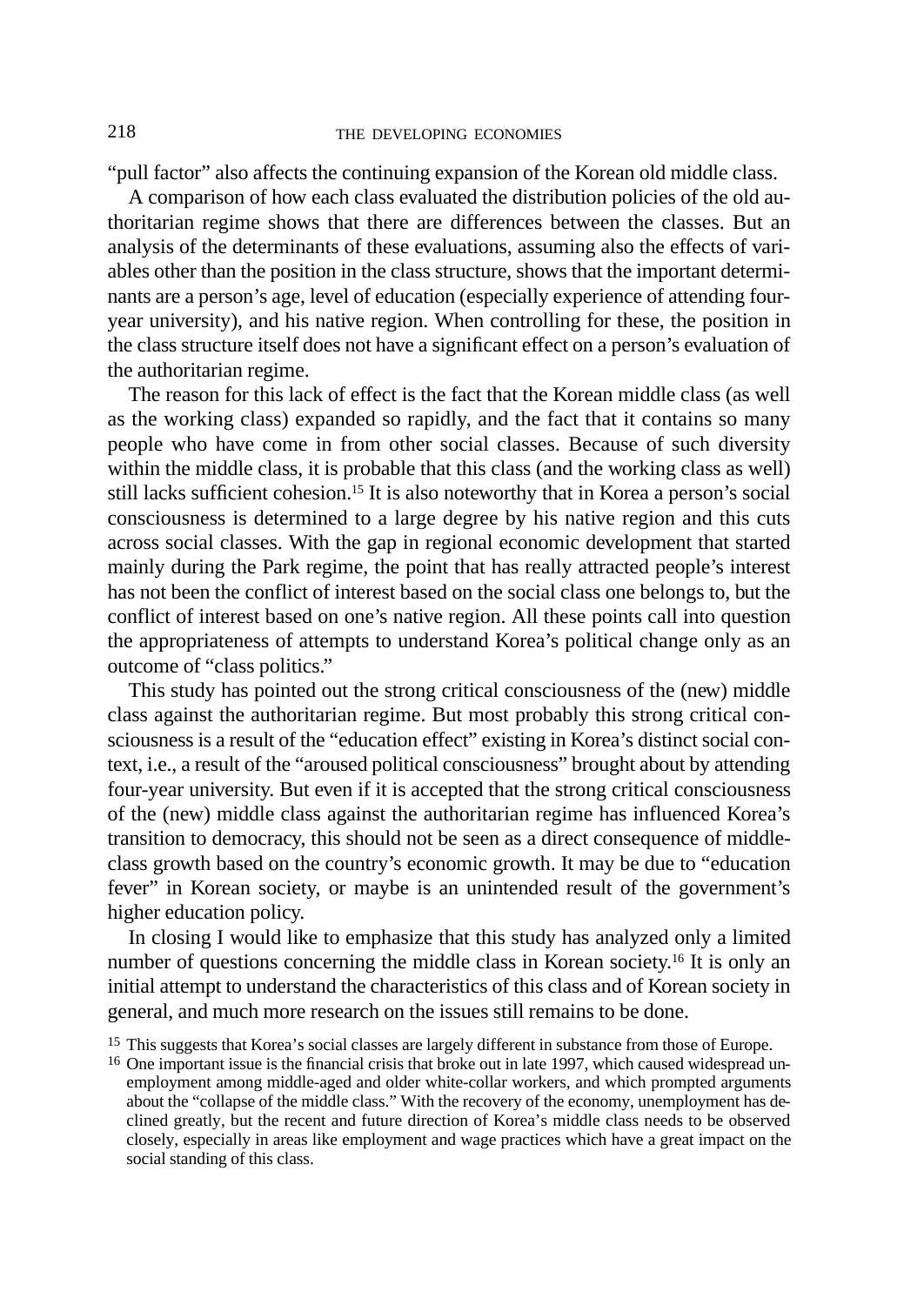#### **REFERENCES**

- Arita, Shin. 2002. "Kankoku ni okeru chūkansō no seisei katei to shakai ishiki" [The process of emergence and the social consciousness of middle classes in Korea]. In *Ajia chūkanso no seisei to tokushitsu* [The emergence and features of the Asian middle classes], ed. Tamio Hattori, Tsuruyo Funatsu, and Takashi Torii. Chiba: Institute of Developing Economies, Japan External Trade Organization.
- Bai, Moo-Ki. 1982. "Hanguk nodong kyongjeui kujo pyonhwa" [Structural transformations  $\mathbb{E}[K]$ of Korean labor economy]. *Kyo*ˆ*ngje nonjip* 21, no. 4: 571–614.
- Cho, Don-Moon. 1996. "Chunggan kyegupui kyegupiok songgyokkwa kyegupiok ijilsong"<br>
The planners of the middle show Y Y interview is a state of the state of the state of the state of the state [The classness of the middle class and its intra-class heterogeneity]. *Hanguk sahoehak* 30, no. 2: 269–303.
- Choi, Jang-Jip. 1989. *Hanguk hyondae chongch'iui kujowa pyonhwa* [The political structure and its change in modern Korea]. Seoul: Kkach'i.
- Choi, Tae-Ryong. 1991. "Kujungganch'ungui hyongsonggwa sahoe uishik" [The formation ː ː] of the old middle class and its social consciousness]. Ph.D. diss., Department of Sociology, Seoul National University.
- Han, Sang-Jin. 1987. "Hanguk chungsanch'ungui kaenyomhwarul wihan shido" [Toward a ∂1] conceptualization of the Korean "*jung-san* (middle)" stratum]. *Hanguk sahoehak* 21, no.1: 121–48.

—. 1991. *Chungmin ironu*ˆ*i t'amsaek* [Search for a theory of the "*jung-min* (middle people)"]. Seoul: Munhakkwa Chisongsa.

ˆ Hong, Doo-Seung. 1980. "Two Channels of Social Mobility: Patterns of Social Mobility in Urban Korea." *Sahoe kwahak nonmunjip* 5: 137–59.

-. 1992. "Chungsanch'ungui songjanggwa sahoe pyondong" [The growth of the middle class and social change]. In *Hangukui kukkawa shimin sahoe* [The state and civil] society in Korea], ed. Korean Sociological Association and Korean Political Science Association. Seoul: Hanul.

- Hong, Doo-Seung; Kim Byung-Jo; and Jo Dong-Gi. 1999. *Hangukui chigop kujo* [Occupational structure in Korea]. Seoul: Seoul University Press.
- Jeong, Jae-Hoon. 1998. "Tenkanki ni okeru Kankoku no jinteki shigen kanri seido" [Korea's human resource management system in transition]. Translated by Tomohiko Kawaguchi. In *Gendai no Kankoku rōshi kankei* [Labor-management relations in Korea today], ed. Ohara Institute for Social Research, Hosei University. Tokyo: Ochanomizu Shobō.
- Kim, Boo-Tae. 1995. *Hanguk hangnyok sahoeron* [Educational credentialism in Korean society]. Seoul: Naeilul Yonun Ch'ek.<br>
Paris de 1006 × "Un × dur Un
- Kim, Byung-Jo. 1986. "Hyondae Hanguk kujunggan kyegupui hyongsong mit chaesaengsan" [The old middle class in modern Korea: Its formation and reproduction]. In *Hangukui sahoe shinbungwa sahoe kyech'ung* [Traditional and modern social classes in Korea], ed. Hanguk Sahoesa Yonguhoe. Seoul: Munhakkwa Chiso ˆ ngsa. ˆ
- Kim, Kyong-Dong. 1999. "Social Attitudes and Political Orientations of the Korean Middle Class." In *East Asian Middle Classes in Comparative Perspective*, ed. Hsin-Huang Michael Hsiao. Taipei: Institute of Ethnology, Academia Sinica.
- Koo, Hagen, and Doo-Seung Hong. 1980. "Class and Income Inequality in Korea." *American Sociological Review* 45, no. 4: 610–26.